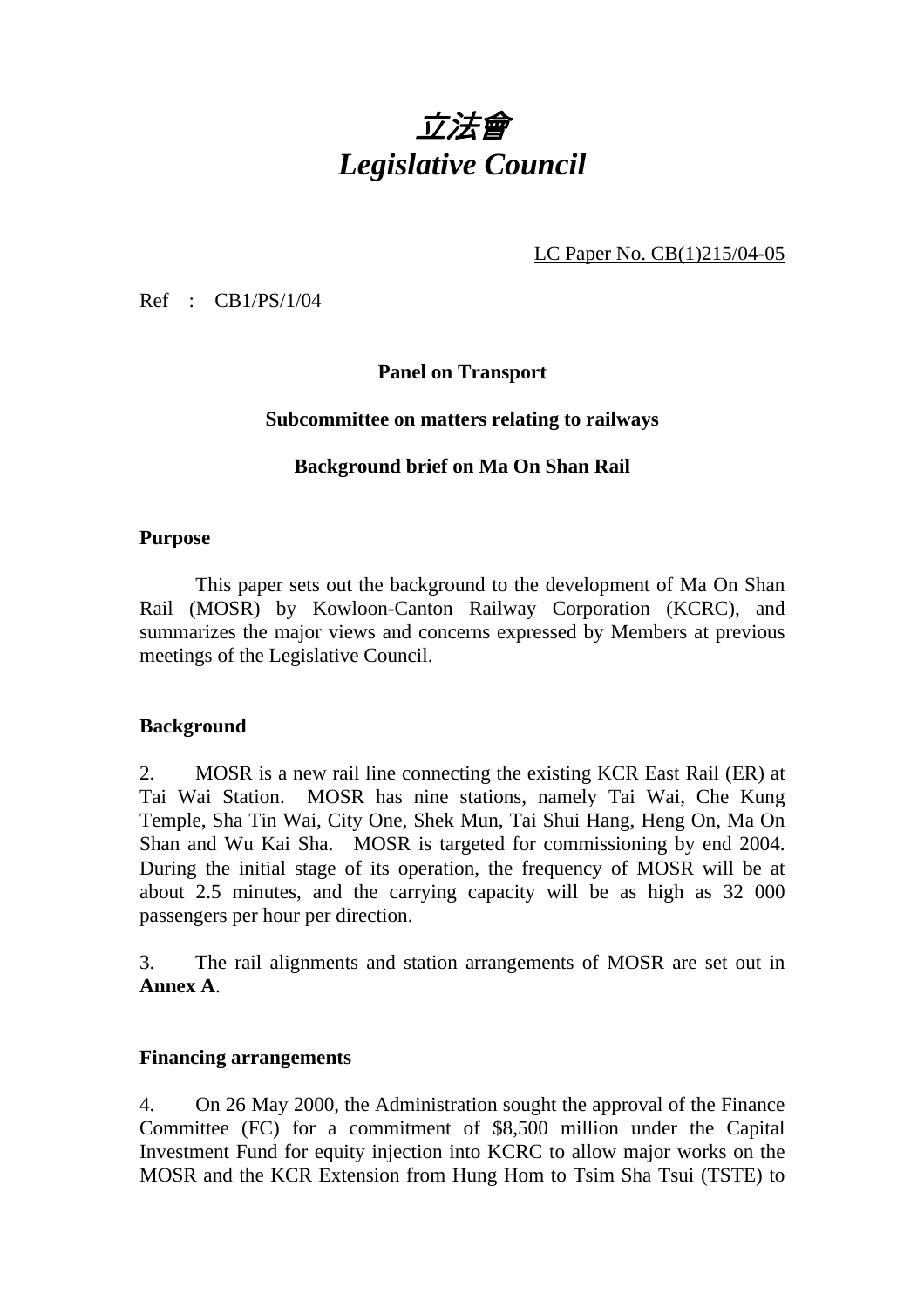proceed. According to the FC paper, the initial cost estimate for MOSR and TSTE is \$16.3 billion (in money-of-the-day prices (MOD)), broken down as follows:

|                | \$ billion (MOD) |
|----------------|------------------|
| Capital cost   | 15.1             |
| Financing cost | 1.2              |
| <b>Total</b>   | 16.3             |

5. At the FC meeting on 26 May 2000, the Administration advised that it had studied KCRC's capital structure, borrowing power, property development proposals and other commitments such as the West Rail and the Sheung Shui to Lok Ma Chau Spur Line to evaluate the Corporation's borrowing capacity and an appropriate mix of debt and equity financing for MOSR and TSTE. The Administration had agreed with KCRC on an optimal financing arrangement that would minimize the use of public funds and at the same time allow the Corporation to service its capital in the most cost-effective manner. The proposed financing arrangements were as follows:

|                       | \$ billion (MOD) |
|-----------------------|------------------|
| <b>KCRC</b> borrowing | 7.8              |
| Government equity     | 8.5              |
| <b>Total</b>          | 16.3             |

*Property development* 

6. The Administration also advised that KCRC proposed to help support their borrowing programme by seeking property development rights on the MOSR alignment above Tai Wai Station and depot, and Lee On (now renamed as Wu Kai Sha) and Sha Tin Tau (now renamed as Che Kung Temple) Stations, and on two ER sites at Fo Tan and Ho Tung Lau. According to the then estimates, this would generate profits of up to \$4.3 billion which would contribute to KCRC's debt repayment and thus strengthen its financial position in the early years of its new projects' operations. Government and KCRC also agreed in principle that any property development profits in excess of the estimated figure should be distributed to Government in full by means of extraordinary dividends, unless they are required to finance other railway projects.

7. On 26 May 2000, FC approved the equity injection of \$8.5 billion from the Capital Investment Fund to KCRC to finance the construction of MOSR and TSTE.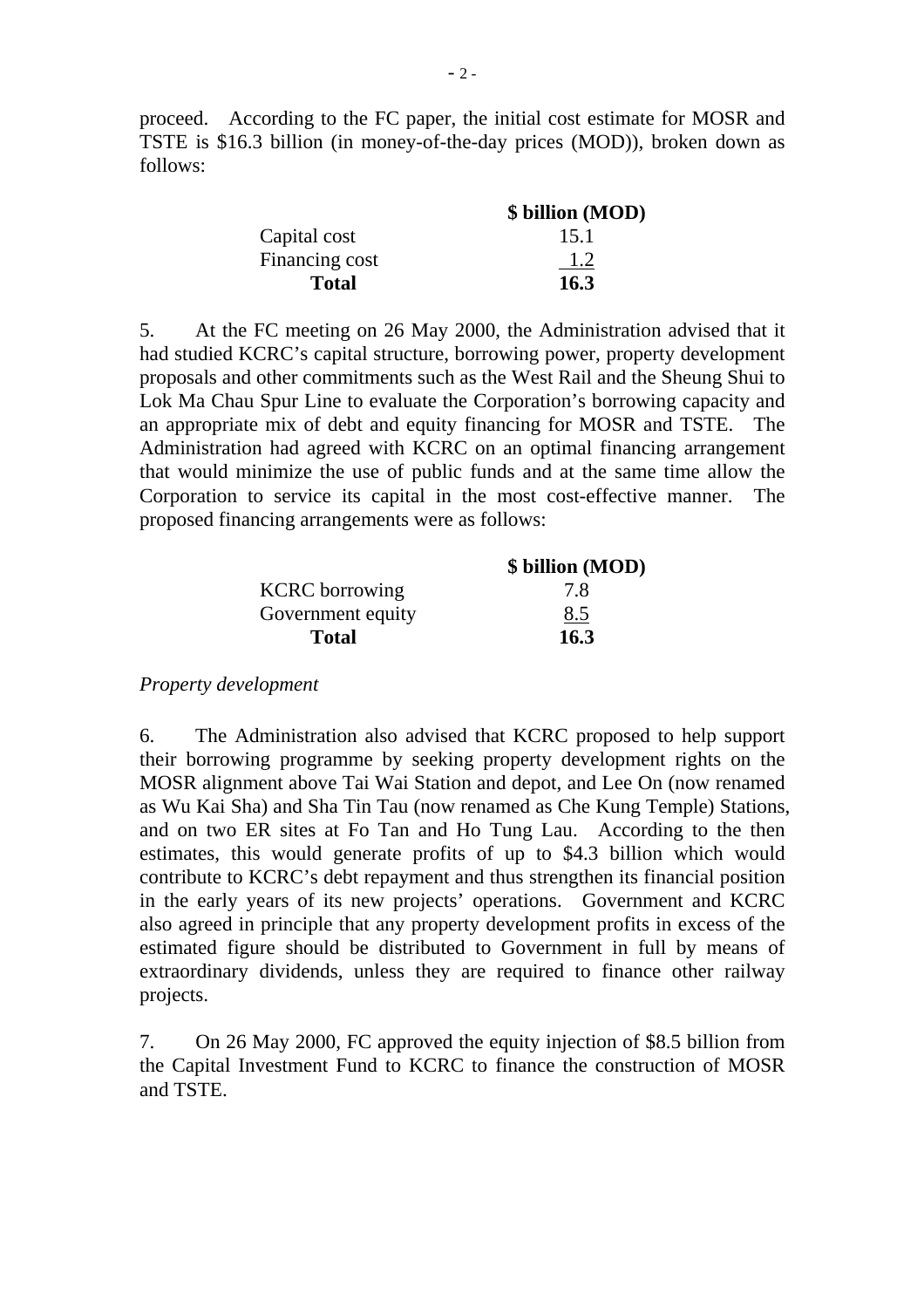### **Essential public infrastructure works**

8. To tie in with the commissioning of MOSR, the Administration advised that it had to carry out a number of public infrastructure works. To this end, the Administration submitted a number of funding proposals to FC for consideration. Details are set out below.

9. On 9 March 2001, FC approved the funding proposal for the construction of part of the essential public infrastructure works (EPIW) for MOSR, comprising four subways at Tai Wai Station, Che Kung Temple Station, Tai Shui Hang Station and Heng On Station respectively, and one footbridge connecting to City One Station, at an estimated cost of \$117.9 million in MOD prices. Details of the proposal are set out in PWSC(2000-01)86.

10. On 24 May 2002, FC approved the funding proposal for the construction of a public transport interchange (PTI) to serve the integrated Tai Wai Station of the existing ER and MOSR, and a PTI to serve Wu Kai Sha Station of MOSR at an estimated cost of \$92.1 million in MOD prices. Details of the proposal are set out in PWSC(2002-03)18.

### **Major views and concerns expressed at previous meetings**

11. On the planning and implementation of MOSR, Members raised a number of concerns, including its interface with other rail links in urban areas, the capacity of ER to cope with future demand and the overcrowding situation in Tai Wai Station as well as the noise impact of the projects during the construction and operational phases. Concern had also been raised over the commercial viability of MOSR in the absence of a direct rail link to Kowloon upon its commissioning.

12. Regarding the provision of EPIW, members' views were that the PTIs should be carefully designed to ensure adequate provision of headroom, ventilation and lighting. Adequate facilities should be provided to cater for the demand of passengers and various public transport modes.

13. The relevant extracts from the minutes of the Finance Committee meeting held on 26 May 2000 and the Subcommittee on matters relating to railways meeting held on 4 January 2001 are enclosed in **Annex B** and **Annex C** for members' information.

14. At members' request, the Administration provided an information paper on 13 January 2001 on the design of PTIs at Tai Wai Station and Wu Kai Sha Station, the noise impact arising from the construction and operation of MOSR,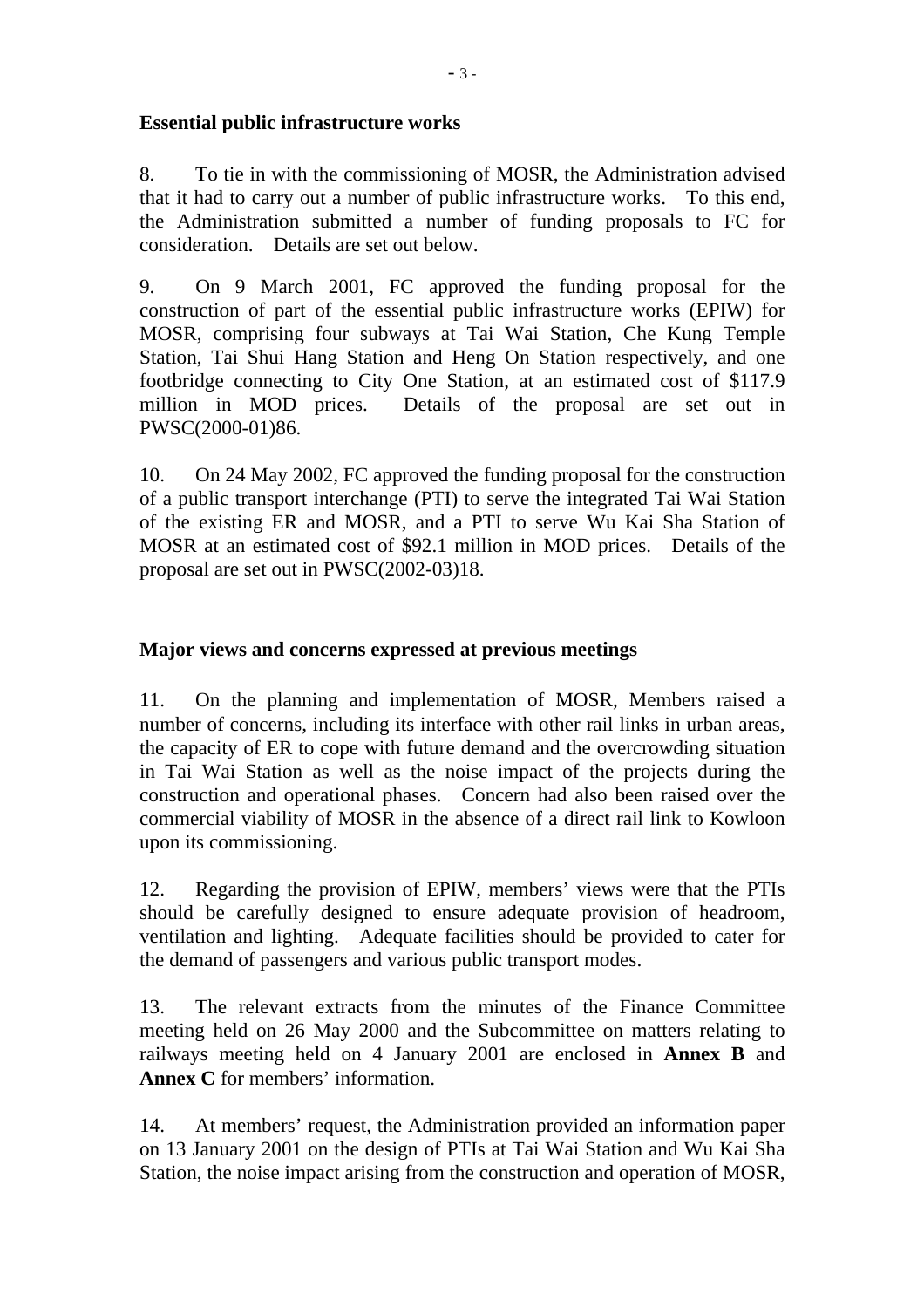and the adequacy of train service of ER upon commissioning of MOSR. A copy of the paper is in **Annex D**.

15. The Subcommittee was briefed on 8 January and 29 June 2004 on the progress of the projects, as well as the preliminary public transport plan upon the commissioning of MOSR.

16. The Subcommittee was concerned about the public transport reorganization plan to tie in with the commissioning of MOSR and measures to be taken by KCRC to ensure smooth running of the railway line. The Subcommittee also called on the Administration and KCRC to formulate a competitive pricing strategy and introduce convenient interchange facilities and feeder services to boost the attractiveness of the new railway line.

17. At members' request, the Administration provided a supplementary information paper on the comparison of the services provided by MOSR and franchised buses in terms of their transport performance and convenience for the passengers in August 2004. A copy of the paper is in **Annex E**.

18. The Administration and KCRC will brief the Subcommittee on the progress of MOSR and better co-ordination of public transport services arising from the commissioning of the railway on 19 November 2004. They will also brief the Panel on MOSR fares at its meeting on 26 November 2004.

19. A list of relevant papers is in **Annex F**.

Council Business Division 1 Legislative Council Secretariat 12 November 2004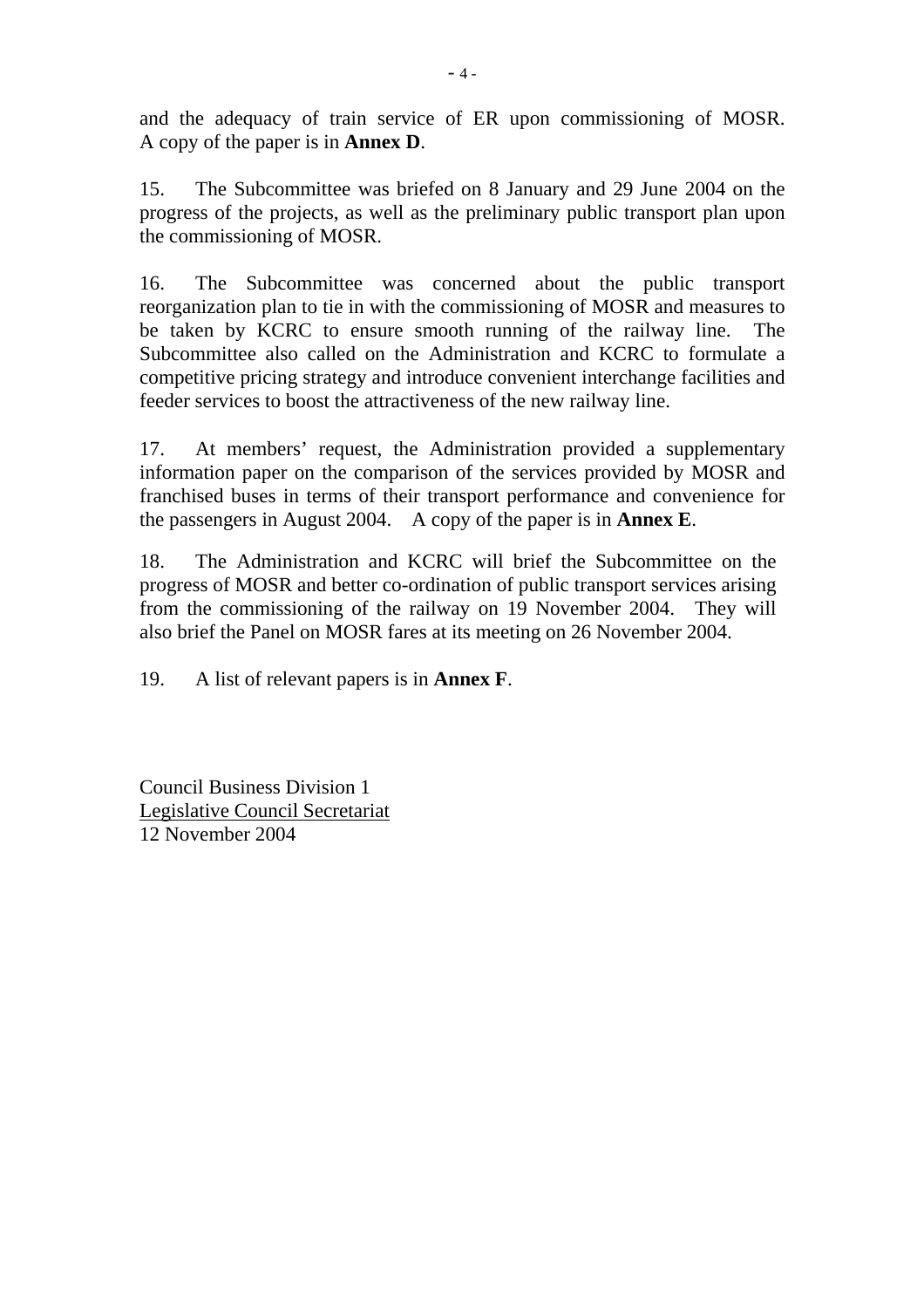

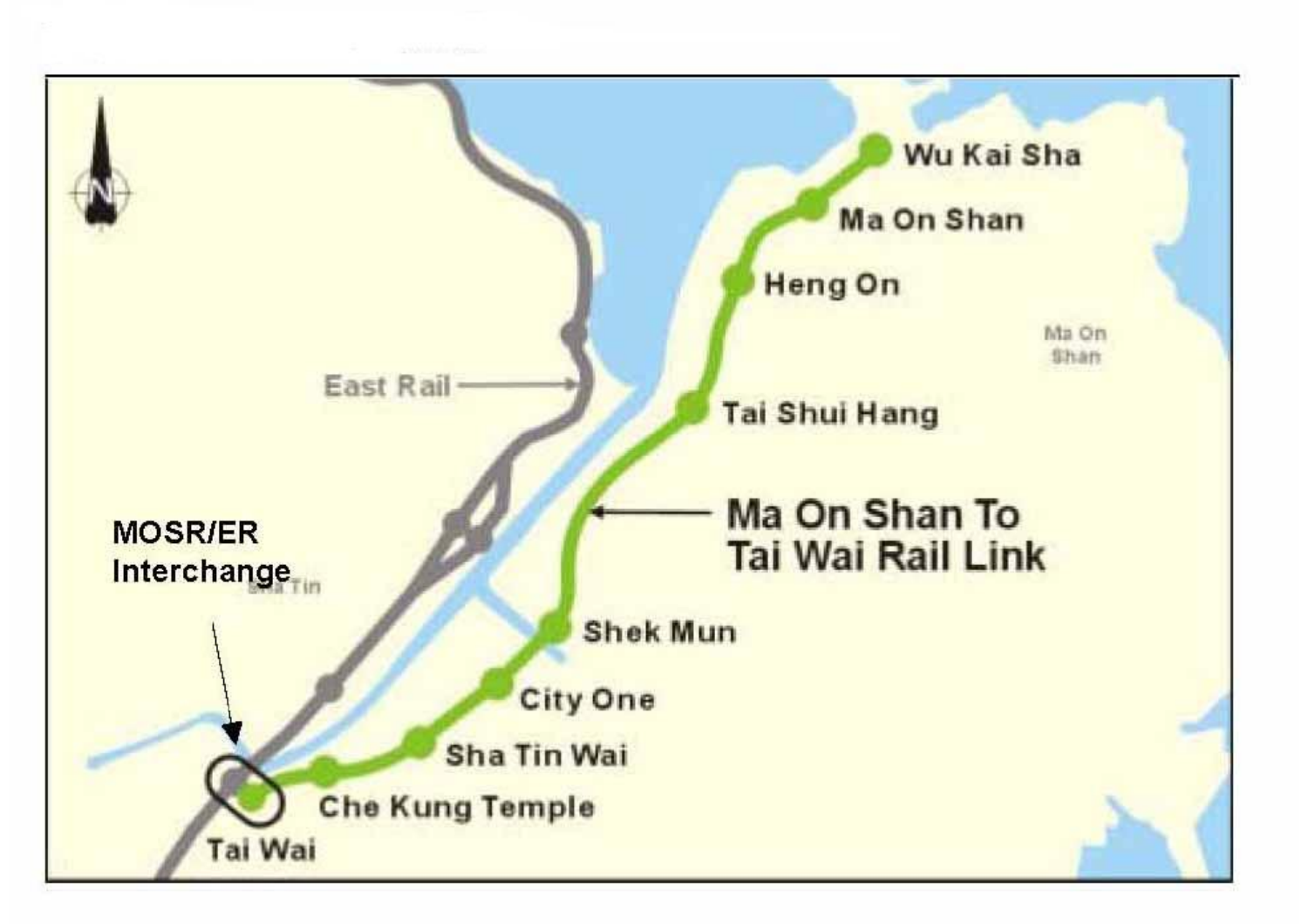

LC Paper No. FC162/99-00 (These minutes have been seen by the Administration and cleared by the Chairman)

Ref : CB1/F/1/2

#### **Finance Committee of the Legislative Council**

**Minutes of the 12th meeting held at the Legislative Council Chamber on Friday, 26 May 2000, at 2:30 pm** 

#### **Members present:**

Hon Ronald ARCULLI, JP (Chairman) Hon CHAN Kam-lam (Deputy Chairman) Hon Kenneth TING Woo-shou, JP Hon James TIEN Pei-chun, JP Hon David CHU Yu-lin Hon Cyd HO Sau-lan Hon Edward HO Sing-tin, SBS, JP Hon Albert HO Chun-yan Hon Michael HO Mun-ka Ir Dr Hon Raymond HO Chung-tai, JP Hon LEE Wing-tat Hon Martin LEE Chu-ming, SC, JP Hon LEE Kai-ming, SBS, JP Hon Fred LI Wah-ming, JP Dr Hon LUI Ming-wah, JP Hon NG Leung-sing Prof Hon NG Ching-fai Hon Mrs Selina CHOW LIANG Shuk-yee, JP Hon MA Fung-kwok Hon James TO Kun-sun Hon CHEUNG Man-kwong Hon HUI Cheung-ching Hon CHAN Kwok-keung Hon CHAN Yuen-han Hon Bernard CHAN Hon CHAN Wing-chan Dr Hon LEONG Che-hung, JP Hon Mrs Sophie LEUNG LAU Yau-fun, JP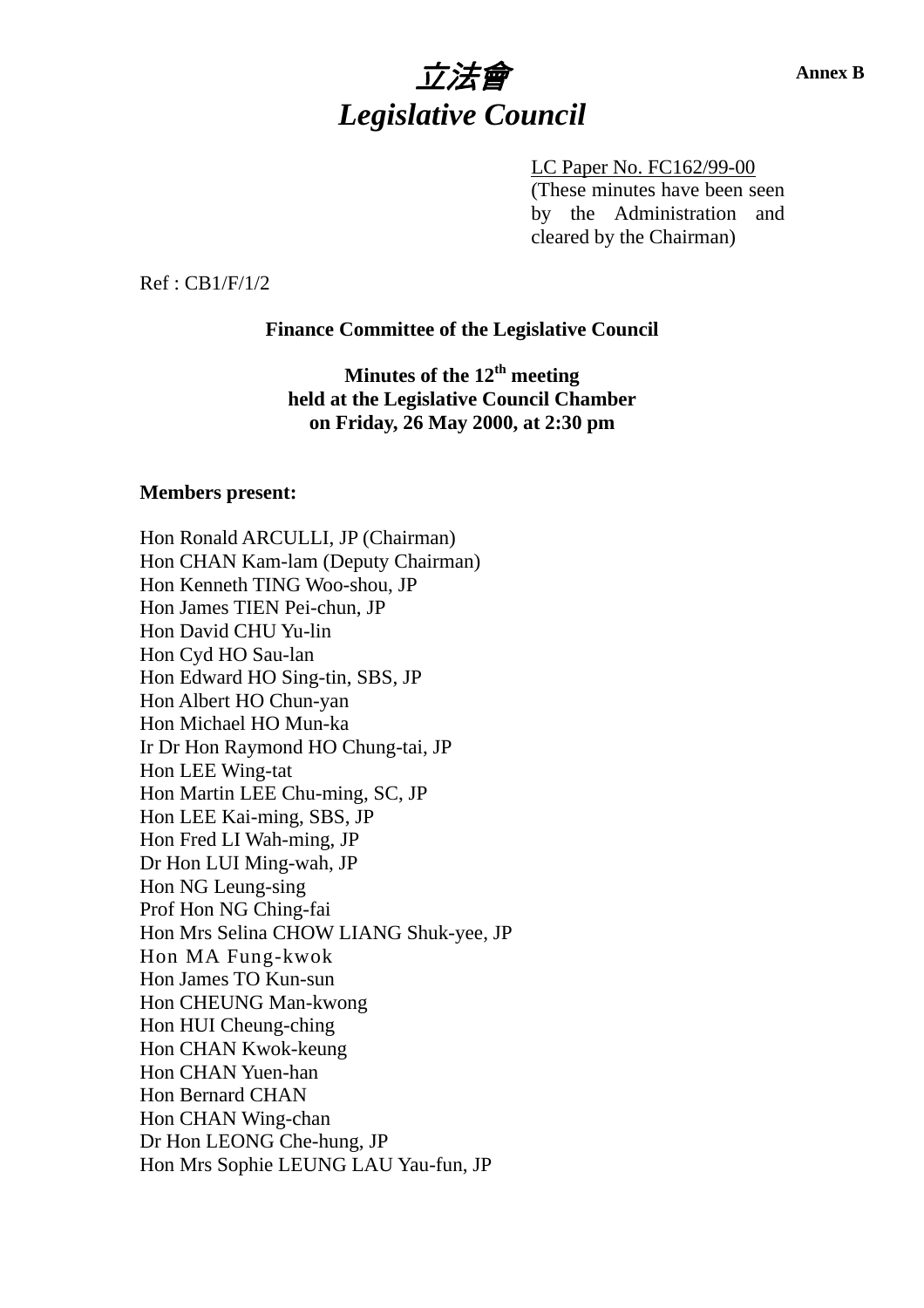Hon LEUNG Yiu-chung Hon Gary CHENG Kai-nam, JP Hon SIN Chung-kai Hon Andrew WONG Wang-fat, JP Hon WONG Yung-kan Hon Jasper TSANG Yok-sing, JP Dr Hon YEUNG Sum Hon YEUNG Yiu-chung Hon LAU Chin-shek, JP Hon LAU Kong-wah Hon LAU Wong-fat, GBS, JP Hon Mrs Miriam LAU Kin-yee, JP Hon Ambrose LAU Hon-chuen, JP Hon Emily LAU Wai-hing, JP Hon CHOY So-yuk Hon Andrew CHENG Kar-foo Hon SZETO Wah Hon LAW Chi-kwong, JP Hon TAM Yiu-chung, GBS, JP Hon FUNG Chi-kin Dr Hon TANG Siu-tong, JP

#### **Members absent:**

Hon HO Sai-chu, SBS, JP Hon LEE Cheuk-yan Hon Eric LI Ka-cheung, JP Dr Hon David LI Kwok-po, JP Hon Margaret NG Hon Christine LOH Dr Hon Philip WONG Yu-hong Hon Howard YOUNG, JP Hon Timothy FOK Tsun-ting, SBS, JP

#### **Public officers attending:**

| Miss Denise YUE, JP  | Secretary for the Treasury             |  |  |  |
|----------------------|----------------------------------------|--|--|--|
| Mrs Carrie LAM, JP   | Deputy Secretary for the Treasury (1)  |  |  |  |
| Mr Joseph Y T LAI    | Deputy Secretary for Education and     |  |  |  |
|                      | Manpower $(3)$                         |  |  |  |
| Mr Peter P Y LEUNG   | <b>Assistant Director of Education</b> |  |  |  |
| Mr K S SHUM          | Chief Technical Adviser, Architectural |  |  |  |
|                      | <b>Services Department</b>             |  |  |  |
| Mr TAM Wing-pong, JP | Deputy Director, Beijing Office        |  |  |  |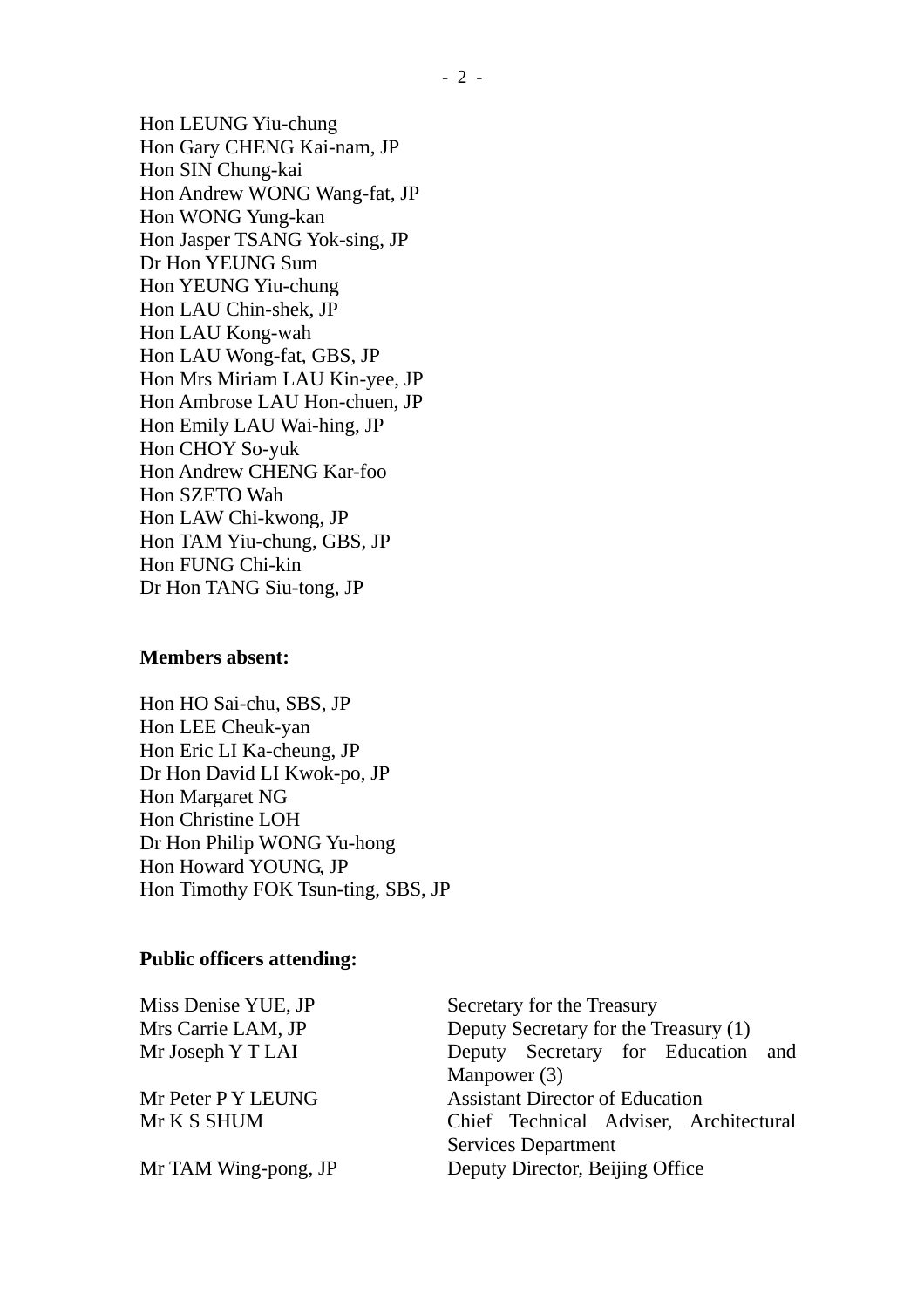| Mr HUI Chiu-kin           | Chief Property Services<br>Manager,<br><b>Architectural Services Department</b> |  |  |  |  |
|---------------------------|---------------------------------------------------------------------------------|--|--|--|--|
| Mrs Mimi BROWN            | Deputy<br>Government<br>Property<br>Administrator                               |  |  |  |  |
| Mr Martin GLASS, JP       | Deputy Secretary for the Treasury (2)                                           |  |  |  |  |
| Mr Kevin HO, JP           | Deputy Secretary for Transport                                                  |  |  |  |  |
| Mr C K MAK                | Principal Government Engineer/Railway                                           |  |  |  |  |
|                           | Development, Highways Department                                                |  |  |  |  |
| Mr James BLAKE, JP        | Senior Director, Capital Projects,                                              |  |  |  |  |
|                           | Kowloon-Canton Railway Corporation                                              |  |  |  |  |
| Mr Samuel M H LAI         | Senior Director, Finance and                                                    |  |  |  |  |
|                           | Management, Kowloon-Canton Railway                                              |  |  |  |  |
|                           | Corporation                                                                     |  |  |  |  |
| Mr K K LEE                | Director, East Rail Extension,                                                  |  |  |  |  |
|                           | Kowloon-Canton Railway Corporation                                              |  |  |  |  |
| Ms Annie CHOI             | Principal Assistant Secretary for the                                           |  |  |  |  |
|                           | <b>Environment and Food</b>                                                     |  |  |  |  |
| Mr LEUNG Cham-tim, JP     | Director of Electrical and Mechanical                                           |  |  |  |  |
|                           | <b>Services</b>                                                                 |  |  |  |  |
| Mr LAM Kam-kuen           | Chief Engineer (Energy Efficiency) of<br>Electrical and Mechanical<br>Services  |  |  |  |  |
|                           | Department                                                                      |  |  |  |  |
| Mrs Margaret CHAN         | Principal Assistant Secretary for Education<br>and Manpower (9)                 |  |  |  |  |
| Mr J D WILLIS             | Controller, Student Financial Assistance                                        |  |  |  |  |
|                           | Agency                                                                          |  |  |  |  |
| Mr Ivan K B LEE           | Principal Assistant Secretary for Education<br>and Manpower (5)                 |  |  |  |  |
| Mr Y M MO                 | Principal Education Officer, Vocational<br><b>Training Council</b>              |  |  |  |  |
| Mr Philip K F CHOK, JP    | Deputy Secretary for Education<br>and                                           |  |  |  |  |
|                           | Manpower $(1)$                                                                  |  |  |  |  |
| Ms Michelle LI            | Principal Assistant Secretary for Education<br>and Manpower $(1)$               |  |  |  |  |
| Mr Matthew K C CHEUNG, JP | <b>Commissioner for Labour</b>                                                  |  |  |  |  |
| Mr D W PESCOD, JP         | Deputy Secretary for the Civil Service                                          |  |  |  |  |
| Mr Thomas CHAN            | Principal Assistant Secretary for the Civil<br>Service                          |  |  |  |  |
|                           |                                                                                 |  |  |  |  |

# **Clerk in attendance:**

Ms Pauline NG Assistant Secretary General 1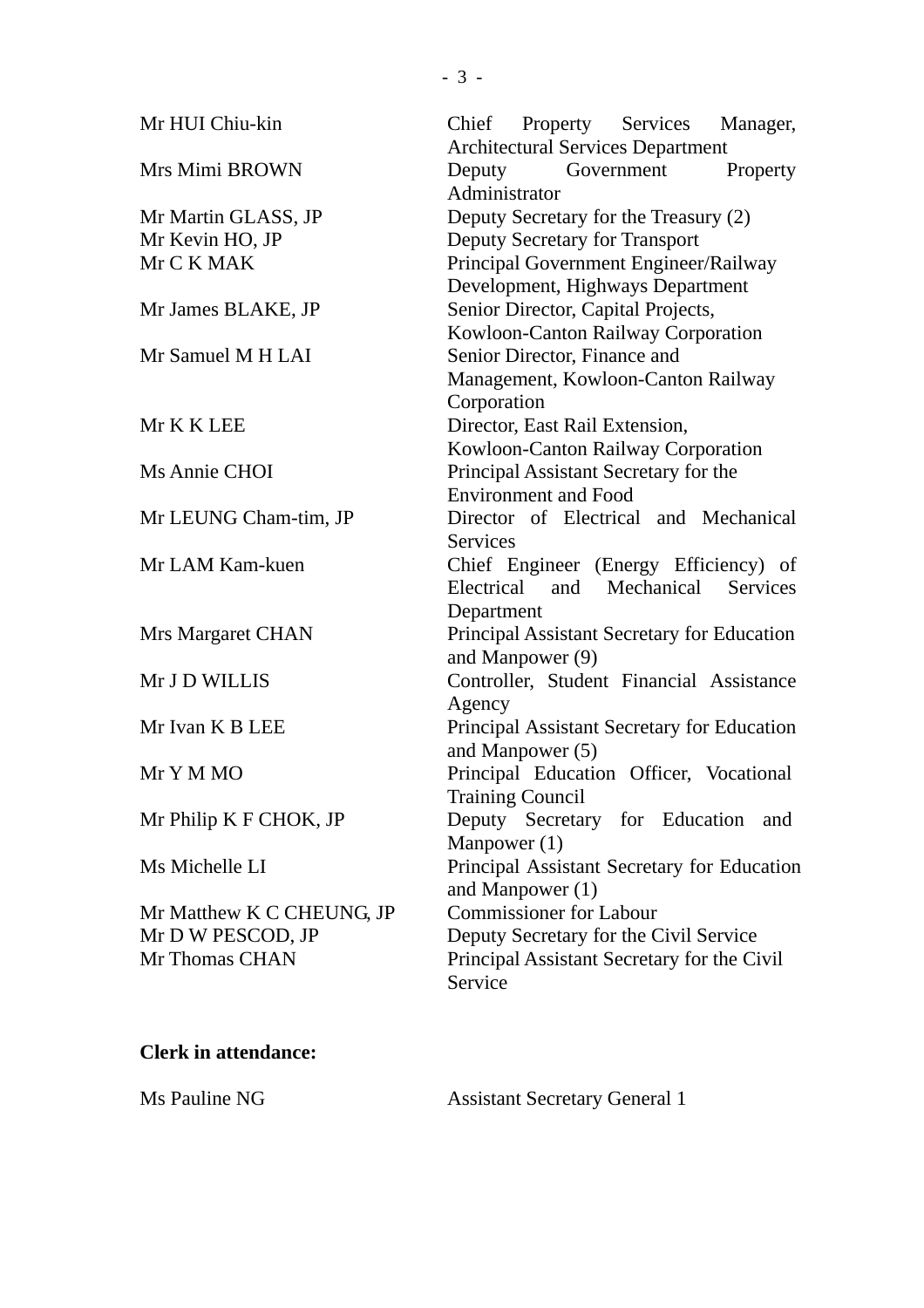### **Staff in attendance:**

| Miss Polly YEUNG<br>Mrs Eleanor LAM |   |   | Chief Assistant Secretary (1)3<br>Senior Assistant Secretary (1)2 |   |   |  |
|-------------------------------------|---|---|-------------------------------------------------------------------|---|---|--|
| ∗                                   | ∗ | ∗ | ∗                                                                 | ∗ | ∗ |  |

### **Item No. 2 - FCR (2000-01) 15**

### **CAPITAL INVESTMENT FUND HEAD 957 - KOWLOON-CANTON RAILWAY CORPORATION**  ♦ **New Subhead "Ma On Shan to Tai Wai Rail Link and Kowloon-Canton Railway Extension from Hung Hom to Tsim Sha Tsui"**

13. Members noted that the present proposal included funding for the Ma On Shan to Tai Wai Rail Link (MOS Rail) and the Kowloon-Canton Railway Extension from Hung Hom to Tsim Sha Tsui (TST Extension). Mrs Miriam LAU, Chairman of the Transport Panel, expressed the disappointment of the Panel that despite repeatedly urging the Administration to put forward its findings in the Second Railway Development Study (RDS2) for prior consultation before finalizing its proposals, the Government announced its Railway Development Strategy 2000 (RDS2000) on 25 May 2000 without any consultation with the Panel. Mrs Lau emphasized, in particular, the problems arising from the time gap between the completion of the MOS Rail in 2004 and the second rail connection from Tai Wai to Kowloon as part of the Sha Tin to Central Link scheduled for completion between 2008 to 2011.

14. In response, the Deputy Secretary for Transport (DS(T)) advised that the interim report of RDS2 had been released for consultation last year and the proposals contained therein were very much the same as those in the RDS2000. He nevertheless pointed out that RDS2000 had only outlined the proposed railway links, details on the actual alignments, location of stations and other technical arrangements were still under consultation.

15. Mrs LAU remained dissatisfied with the lack of discussion on the subject by the Panel. She nevertheless indicated support for the present proposal in order that the railway projects concerned would not be further delayed.

16. Mr Andrew CHENG Kar-foo said that Members of DP were in support of the TST extension, but not the MOS unless a firm commitment on the second rail connection from Tai Wai to Kowloon was given. He asked whether the funding requests for the two railways projects could be considered and voted on separately.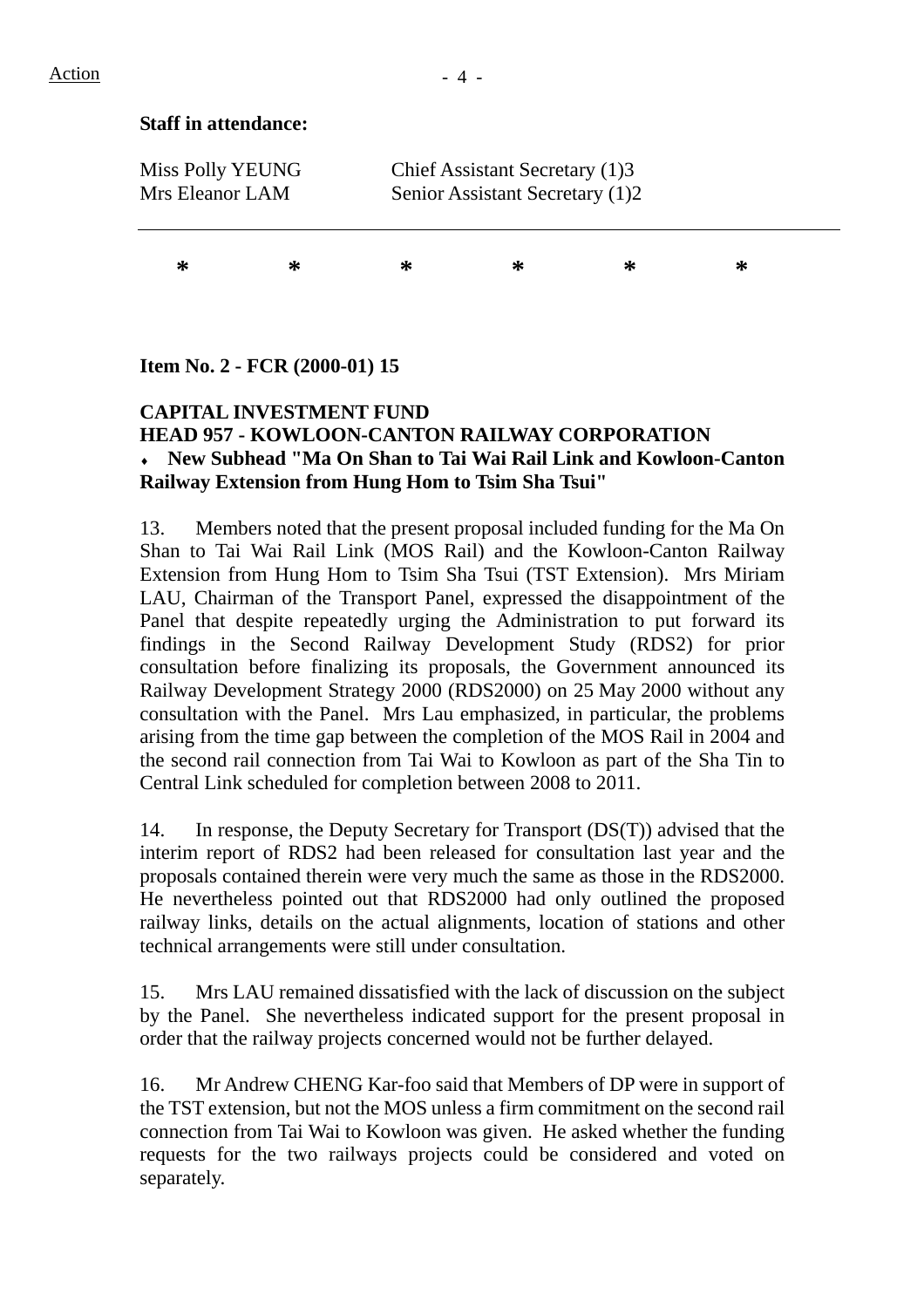17. In reply, DS(T) confirmed that the MOS Rail and TST Extension would form an integral part of the East Rail Extension and their services were inter-related. The Administration therefore would not split the present proposal.

18. Miss Emily LAU said that Members of the Frontier supported the development of railway systems for better environmental protection but highlighted the need for a timely rail link with MOS Rail well before 2008 in view of the current congestion at Tai Wai Station.

19. Mr LAU Kong-wah stated that he would support the present proposal in view of the Administration's commitment on the second rail connection from Tai Wai to Kowloon. However, he asked whether it was possible to expedite the construction of the section from Tai Wai to Diamond Hill first to facilitate travel for commuters bound for East Kowloon and Hong Kong Island East. Dr Raymond HO also concurred with the suggestion that the construction of the second rail link in phases should be actively considered.

20. DS(T) acknowledged the concerns expressed by members and Shatin residents about early rail connection from Tai Wai to Kowloon but pointed out there might not be a lot of room for advancement as the construction of a railway would normally take some eight to ten years. Moreover, the Sha Tin to Central Link would also be subject to other constraints such as the programme for the Wan Chai reclamation. He further advised that according to the consultants' report, the Tai Wai to Kowloon Tong line of the existing East Rail would not reach its full capacity until 2011.

21. On the feasibility of constructing the Sha Tin to Central Link by phases, DS(T) confirmed that the prospective railway operator would be allowed to build the Link in phases, subject to factors such as passenger demand. The Senior Director, Finance and Management, Kowloon-Canton Railway Corporation (SD, F&M, KCRC) said that KCRC might be prepared to consider a phased approach, if necessary and commercially viable.

22. Dr Raymond HO supported the present proposal but disagreed with the Administration's remark that it would take some eight or ten years to build a railway. He urged the Administration to critically review whether it was possible to advance the second rail link from Tai Wai to Kowloon before 2008, bearing in mind that past extensions of the Mass Transit Railway Corporation (MTRC) lines had been completed in a much shorter period of time.

23. DS(T) assured members that the Administration would make a decision on the Sha Tin to Central Link as soon as possible after the consultation on RDS2000. As to whether it was possible to expedite construction works, the Principal Government Engineer/Railway Development, Highways Department (PGE/RD, HyD) explained that as a result of the enactment of legislation to deal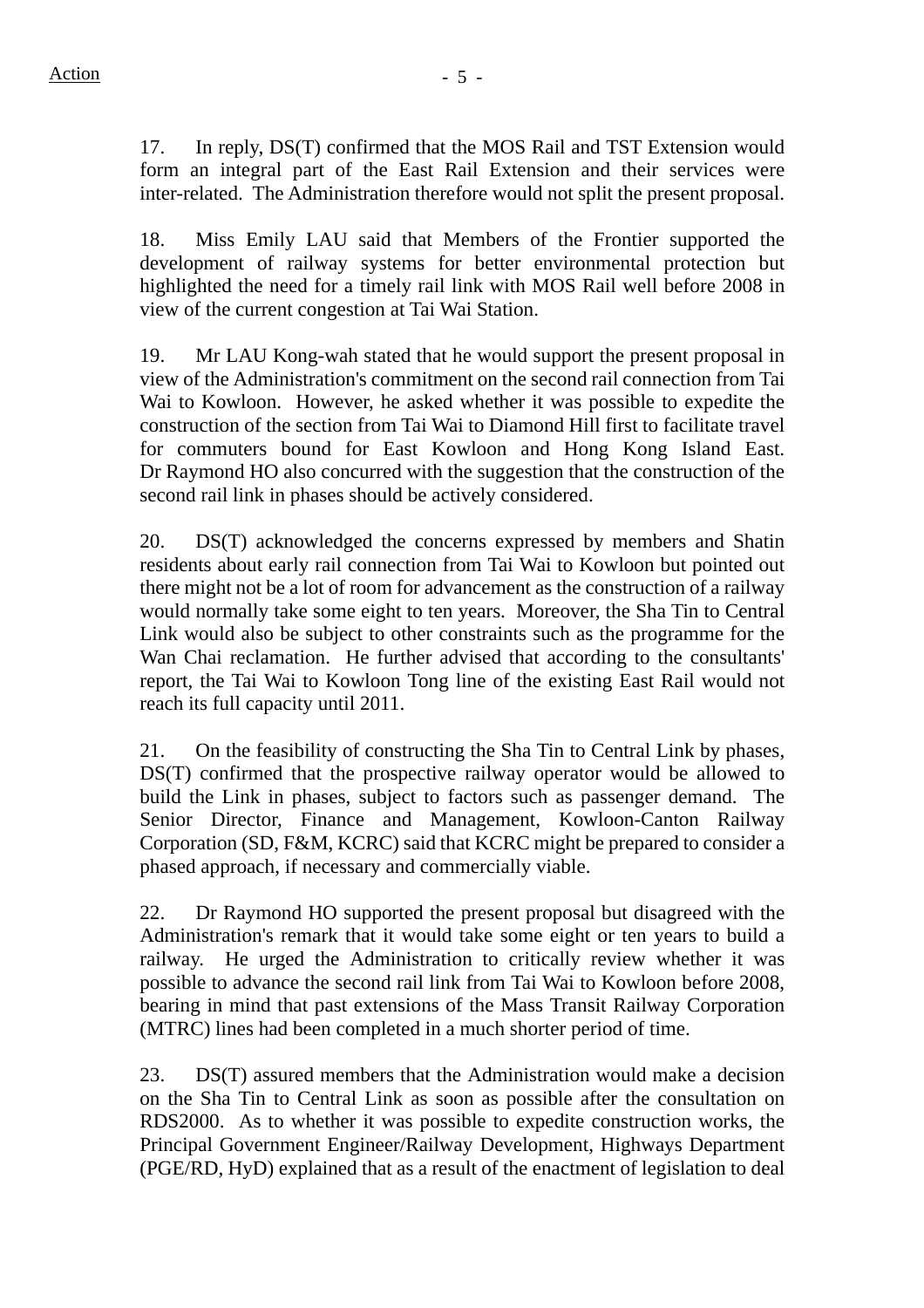with environmental impacts and objections in recent years, more time was required for works projects in order to complete all the statutory procedures such as gazettal and handling objections. In the light of the experience of the West Rail Phase 1 and MTR Tseung Kwan O Extension, he pointed out that the eight-year period could hardly be further expedited.

24. Mrs Miriam LAU and Mr Andrew WONG cast doubt on the commercial viability of the proposed MOS Rail in the absence of a second rail link from Tai Wai to Kowloon/Hong Kong Island. Mr Andrew WONG commented that it would be much faster to travel from MOS to Kowloon by bus. He further said that it might be possible to entrust the construction of the railway to property developers, some of which had indicated interest a few years ago, and to invite interested companies to operate the railway.

25. On the commercial viability of MOS Rail, SD, F&M, KCRC pointed out that commuters could change for Kowloon-bound train conveniently at the future expanded Tai Wai Station. Moreover, railway services were free from traffic congestion, rendering it a reliable and competitive mode of transport. The future fare of MOS Rail would also be competitive.

26. Miss Emily LAU was concerned about the level of fares for the future Sha Tin to Central Link and asked whether higher costs would be incurred if the project was awarded to MTRC which would need to interface its network with that of the East Rail operated by KCRC. In response, DS(T) pointed out that irrespective of the prospective operator for the Sha Tin to Central Link, interfacing arrangements would still be required as some stations en route the Link such as the Diamond Hill and Admiralty Stations came under MTRC while some stations such as Tai Wai and Hung Hom belonged to KCRC.

27. On the level of fare, SD, F&M, KCRC advised that the fare for the proposed MOS Rail would not be determined until nearer the time of its commissioning having regard to the need to maintain its competitiveness and commuters' affordability. He clarified that the base fare of \$8.2 was only an assumed figure for the purpose of making financial projections. DS(T) added that while fare determination was a matter for the railway corporation concerned, he believed that the company would definitely take into consideration the fares of alternative modes of transport when setting its fare.

28. Miss Emily LAU sought the Administration's assurance that after commissioning of MOS Rail, bus service would still be available in the district to provide competition and a choice for residents. In response, DS(T) confirmed the Administration's policy stance that railway and bus services would co-exist.

29. In response to Mr LAU Kong-wah's enquiry about the noise impacts of the project on residents of the Ma On Shan Centre, the Director, East Rail Extension, KCRC (D, ERE, KCRC) confirmed that as a result of noise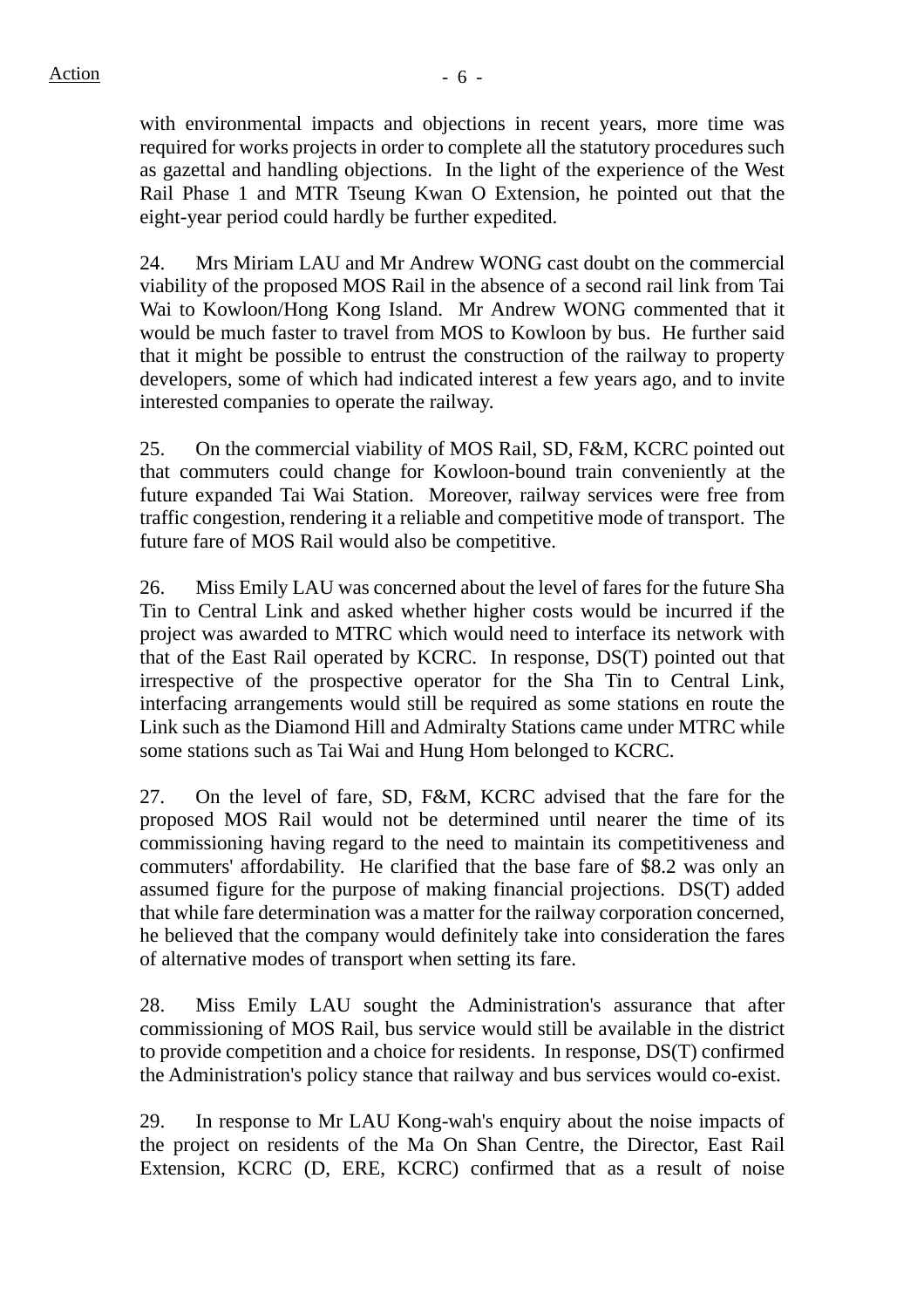abatement measures, the noise impact would be contained within the statutory limit of 55 dB.

30. On whether a station would be provided at Hin Keng, D, ERE, KCRC confirmed that a site had been reserved south of Tai Wai Depot. Where there was sufficient demand, a station could be provided for Hin Keng.

31. In reply to Miss Emily LAU's enquiry about the 67 objections to the MOS Rail, DS(T) advised that the majority of objections were about the noise and visual impacts of the project for which the Administration and KCRC had provided detailed explanations to the objectors. Of the 1 035 standard objection letters, more than 250 had been withdrawn. Some objections were on the lack of a second rail link to Kowloon. The Senior Director, Capital Projects, KCRC (SD, CP, KCRC) added that to allay residents' concern about the environmental impact of the proposed MOS Rail, KCRC had organized exhibitions. The relevant Environmental Permits for MOS Rail and TST Extension had also been obtained. For illustration, SD, CP, KCRC said that the noise impact of MOS Rail on the most sensitive receiver in early morning was calculated to be no more than that caused by a window air-conditioner.

32. On the composition of the panel of independent persons (the Independent Panel) to hear the objections, DS(T) informed members that the panel comprised a chairman who was a member of the Transport Advisory Committee and other members selected from other districts. He reported that invitations had been issued to all objectors but only 27 of them had attended the panel's hearings at which no strong objection had been expressed.

33. Noting that the Independent Panel would hear the unwithdrawn objections to the TST Extension scheme in June 2000 after which a report would be submitted to the Chief Executive (CE) in Council for consideration, Mr Albert HO queried whether approval of the present funding proposal would pre-empt the decision of the CE in Council on the matter and whether the funds, if approved, would be aborted.

34. In response, DS(T) explained that the CE in Council would consider the unwithdrawn objections and make a decision after taking into account all relevant factors. He confirmed that the present proposal was only seeking the FC's approval in principle for a commitment of \$8,500 million for future equity injection by the Government as the sole shareholder of KCRC. He assured members that funds would not be made available to KCRC until the alignment had been finalized by the CE in Council. Pending formal approval, the railway corporation could proceed with the detailed design having regard to the objections received. For example, KCRC had relocated its TST Extension station to Salisbury Road so as to avoid the impact on Signal Hill.

35. Mr Andrew CHENG stated that Members of DP had all along supported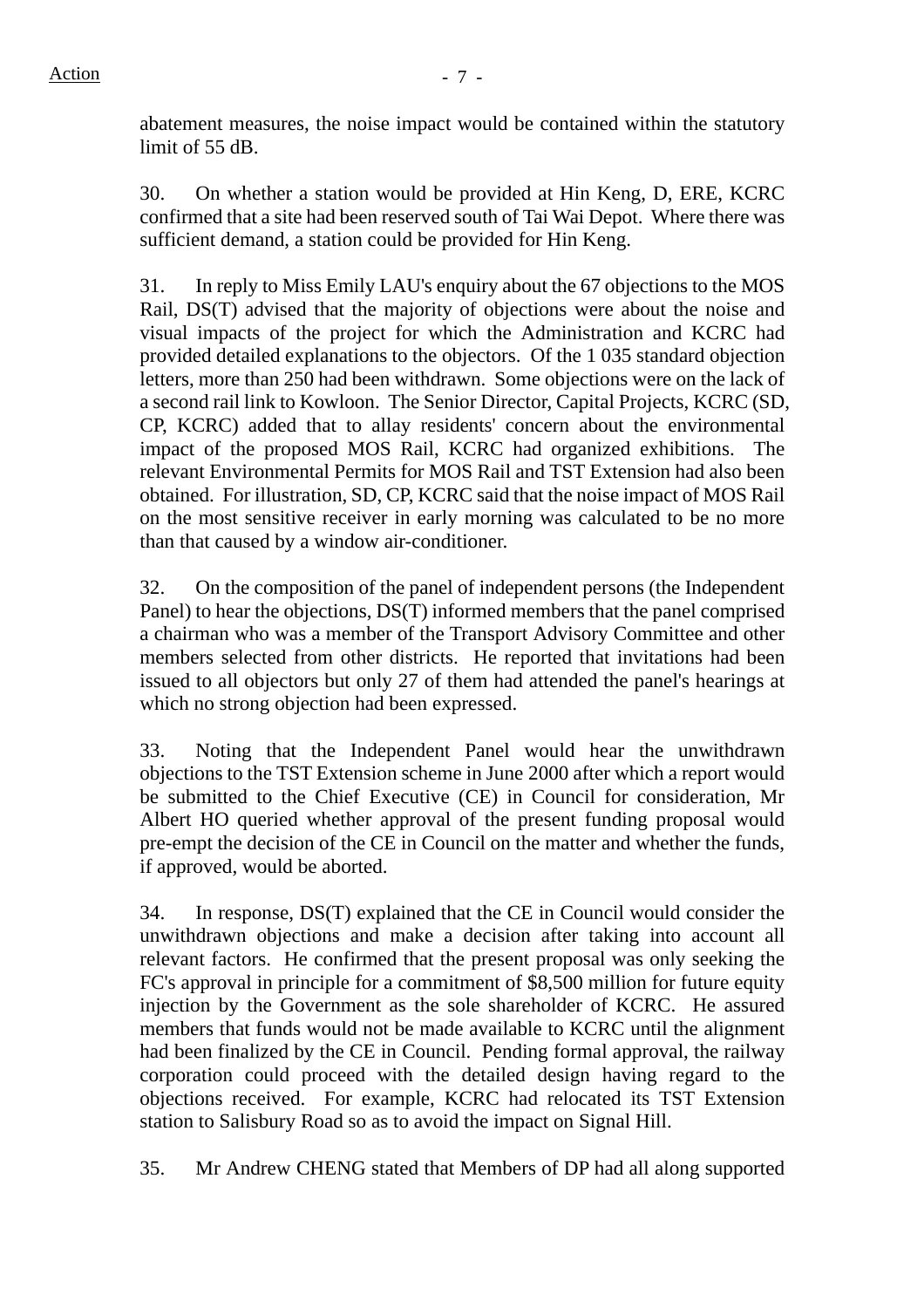- (a) The MOS Rail project was a planning blunder in the absence of a second rail link to re-divert passengers from Tai Wai to Kowloon. The owners' incorporations and other resident groups of 15 residential estates in the district had raised their objection to the proposed MOS Rail Link in the absence of a direct rail link to Kowloon until 2008 or even later.
- (b) Under the present plan, Tai Wai Station would become a serious bottleneck. The patronage of East Rail would be much higher than the forecast currently made by KCRC. Even with the increase in the capacity of the Station as a result of improved signalling, it was unlikely that Tai Wai Station could cope with the additional passengers from MOS Rail and the Sheung Shui to Lok Ma Chau Spur Line by year 2004.
- (c) The Administration's argument that it would take ten years to complete a railway link was not acceptable having regard to the much shorter time span for the completion of Penny's Bay Rail Link, which was approved in late 1999 and scheduled for completion by year 2004 or 2005.
- (d) The commercial viability of MOS was highly questionable. According to DP's survey, about 40% of the residents would continue to use their existing mode of transport despite the provision of the proposed MOS Rail. The estimated internal rate of return of 8.4% could not be attained unless some existing bus routes were abolished or high train fares were charged, both of which would adversely affect the residents.

36. In response, DS(T) clarified that the Administration had all along agreed with the need to provide a second rail link to the proposed MOS Rail but the timing of its provision would have to await the outcome of RDS2. He re-assured members that bus routes would not be cut arbitrarily in favour of MOS Rail although some rationalization of bus services might be required for environmental or other service needs.

37. On the forecast patronage, PGE/RD, HyD pointed out that the average weekday patronage forecast given in Enclosure 2 to the discussion paper referred to passenger flow in both northbound and southbound directions while the morning peak hourly flow was for the southbound direction only. He confirmed that having regard to the projections made in RDS2, the Administration considered the KCRC's forecasts reasonable. SD, CP, KCRC supplemented that the existing passenger demand at Tai Wai Station within the peak hour of 8 am to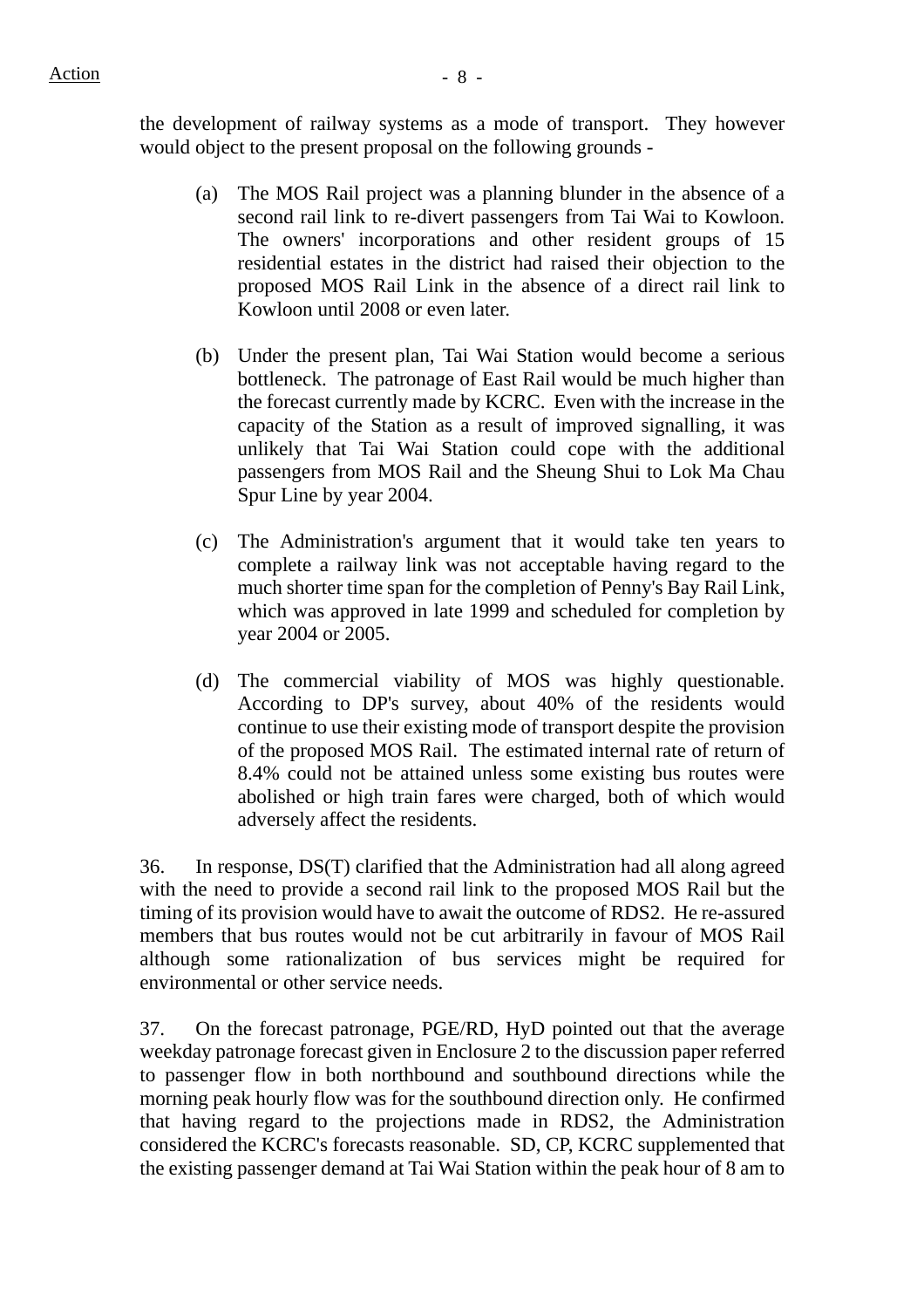9 am was about 45 000 while the existing capacity of East Rail trains during the same hour was about 70 000 passengers. During recent years, the peak-hour demand had eased as commuters did not all travel during the busy hour. Pending the completion of MOS Rail in 2004, KCRC did not anticipate a sharp rise in passenger demand at Tai Wai. Moreover, the upgrading of the signalling systems would increase the capacity of the East Rail trains to 88 000 passengers in 2004.

38. As regards the shorter completion time-frame for the Penny's Bay Rail Link, PGE/RD, HyD advised that its design and construction were relatively less complicated as the Link would be built upon a piece of newly reclaimed land which was free from pre-existing facilities.

39. Mr Andrew CHENG remained unconvinced and reiterated his objection to the present proposal. In this connection, Miss Emily LAU referred to residents' complaints about congestion at Tai Wai Station and considered that KCRC should make better arrangements as apparently, there was sufficient capacity to cope with the passenger demand.

40. In response, D, ERE, KCRC advised that one of the reasons for the congestion was commuters' tendency to board the train at cars no. 4, 5, 6 and 7 to facilitate onward change of trains. He assured members that the design of the proposed MOS Rail would ensure a more even distribution of passenger load among the train cars. Members noted that to deal with passengers' complaints and suggestions, KCRC had set up passenger liaison groups.

41. The Chairman put the proposal to vote. 31 members voted for the proposal, 11 voted against and none abstained :

*For*:

| Mr Kenneth TING Woo-shou       | Mr James TIEN Pei-chun       |
|--------------------------------|------------------------------|
| Mr David CHU Yu-lin            | Miss Cyd HO Sau-lan          |
| Mr Edward HO Sing-tin          | Dr Raymond HO Chung-tai      |
| Mr LEE Kai-ming                | Dr LUI Ming-wah              |
| Mr NG Leung-sing               | Prof NG Ching-fai            |
| Mrs Selina CHOW LIANG Shuk-yee | Mr HUI Cheung-ching          |
| Mr CHAN Kwok-keung             | Miss CHAN Yuen-han           |
| Mr CHAN Wing-chan              | Mr CHAN Kam-lam              |
| Dr LEONG Che-hung              | Mrs Sophie LEUNG LAU Yau-fun |
| Mr Andrew WONG Wang-fat        | Mr WONG Yung-kan             |
| Mr Jasper TSANG Yok-sing       | Mr YEUNG Yiu-chung           |
| Mr LAU Kong-wah                | Mr LAU Wong-fat              |
| Mrs Miriam LAU Kin-yee         | Mr Ambrose LAU Hon-chuen     |
| Miss Emily LAU Wai-hing        | Miss CHOY So-yuk             |
| Mr TAM Yiu-chung               | Mr FUNG Chi-kin              |
| Dr TANG Siu-tong               |                              |
| (31 members)                   |                              |
|                                |                              |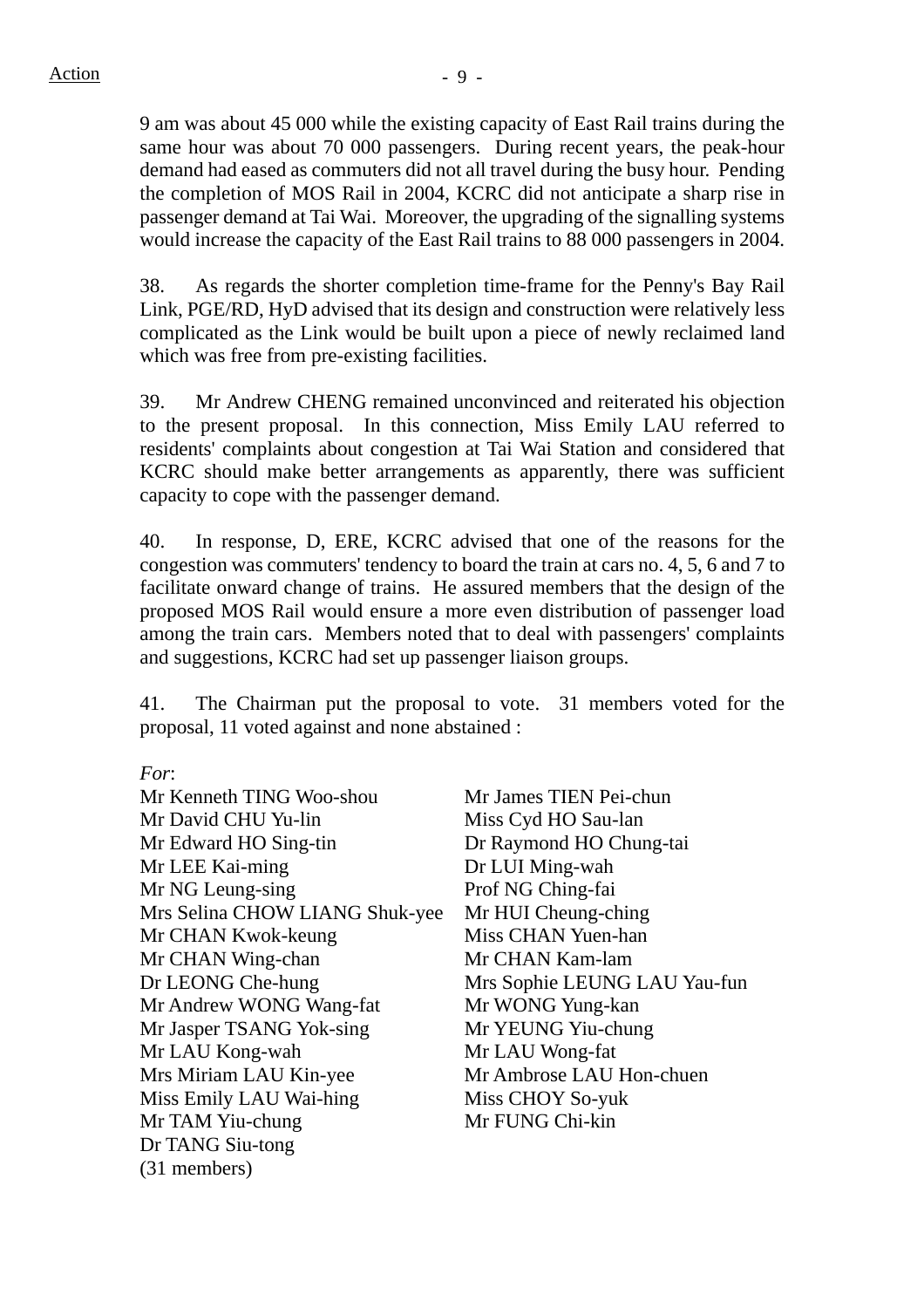*Against*: Mr Albert HO Chun-yan Mr Michael HO Mun-ka Mr LEE Wing-tat Mr Fred LI Wah-ming Mr James TO Kun-sun Mr CHEUNG Man-kwong Mr SIN Chung-kai Dr YEUNG Sum Mr Andrew CHENG Kar-foo Mr SZETO Wah Mr LAW Chi-kwong (11 members)

42. The Committee approved the proposal.

**\* \* \* \* \* \*** 

Legislative Council Secretariat October 2000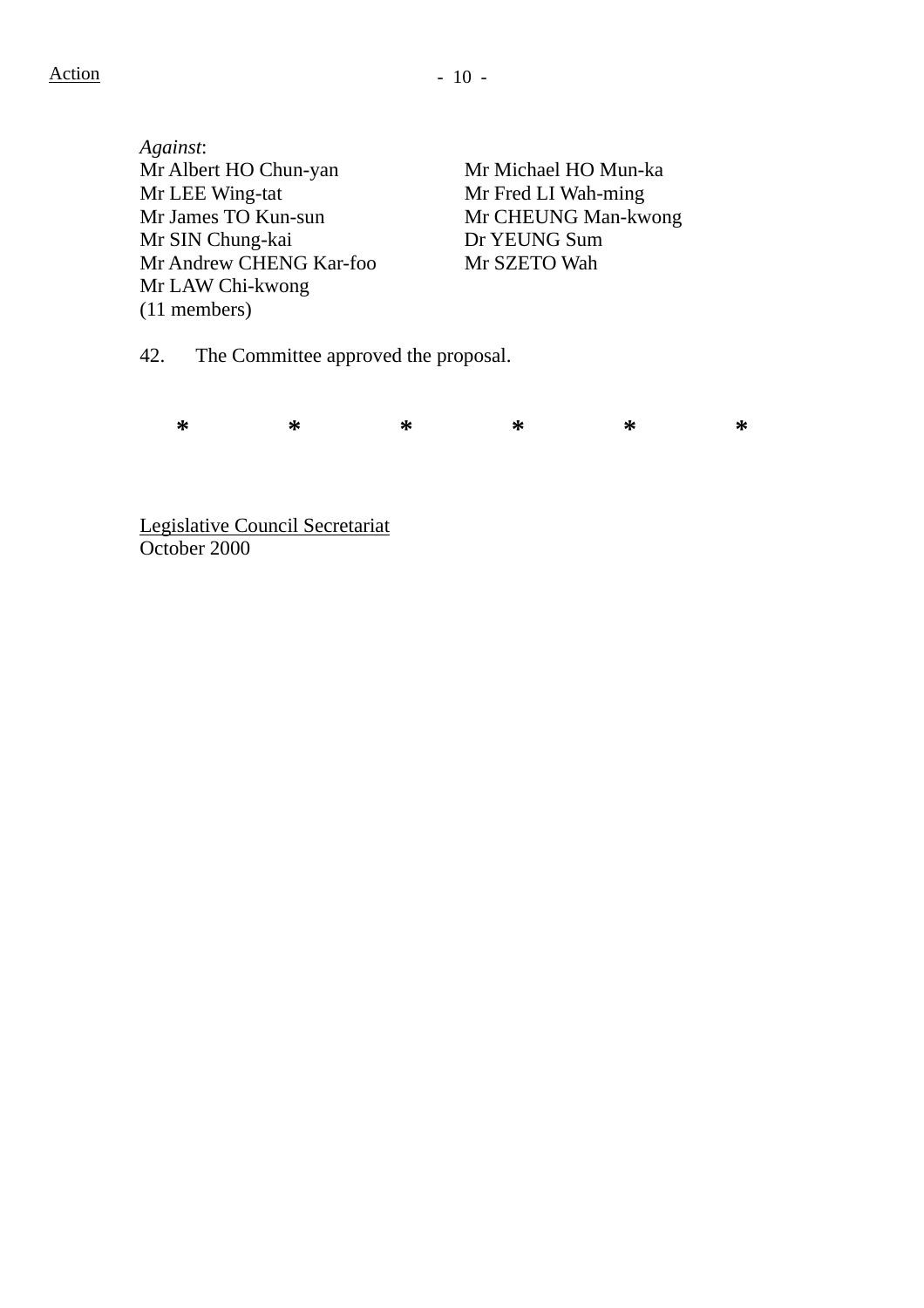# 立法會 *Legislative Council*

LC Paper No. CB(1)475/00-01 (These minutes have been seen by the Administration)

Ref: CB1/PS/2/00/1

**Legislative Council Panel on Transport** 

### **Subcommittee on matters relating to the implementation of railway development projects**

### **Meeting on Thursday, 4 January 2001, at 10:45 am in Conference Room A of the Legislative Council Building**

| <b>Members</b> present                               | $\mathbf{L}$        | Hon Mrs Miriam LAU Kin-yee, JP (Chairman)<br>Ir Dr Hon Raymond HO Chung-tai, JP<br>Hon CHAN Kwok-keung<br>Hon LAU Kong-wah<br>Hon Abraham SHEK Lai-him, JP<br>Hon Tommy CHEUNG Yu-yan, JP<br>Hon Albert CHAN Wai-yip<br>Hon LAU Ping-cheung |
|------------------------------------------------------|---------------------|---------------------------------------------------------------------------------------------------------------------------------------------------------------------------------------------------------------------------------------------|
| <b>Members absent</b>                                | $\sim$ 1.000 $\sim$ | Hon LAU Chin-shek, JP<br>Hon Andrew CHENG Kar-foo                                                                                                                                                                                           |
| <b>Non-Subcommittee :</b><br><b>Member attending</b> |                     | Hon WONG Sing-chi                                                                                                                                                                                                                           |
| <b>Public officers</b>                               |                     | <b>Agenda Item II</b>                                                                                                                                                                                                                       |
| attending                                            |                     | <b>Transport Bureau</b>                                                                                                                                                                                                                     |
|                                                      |                     | Mr William SHIU<br>Principal Assistant Secretary for Transport (4)                                                                                                                                                                          |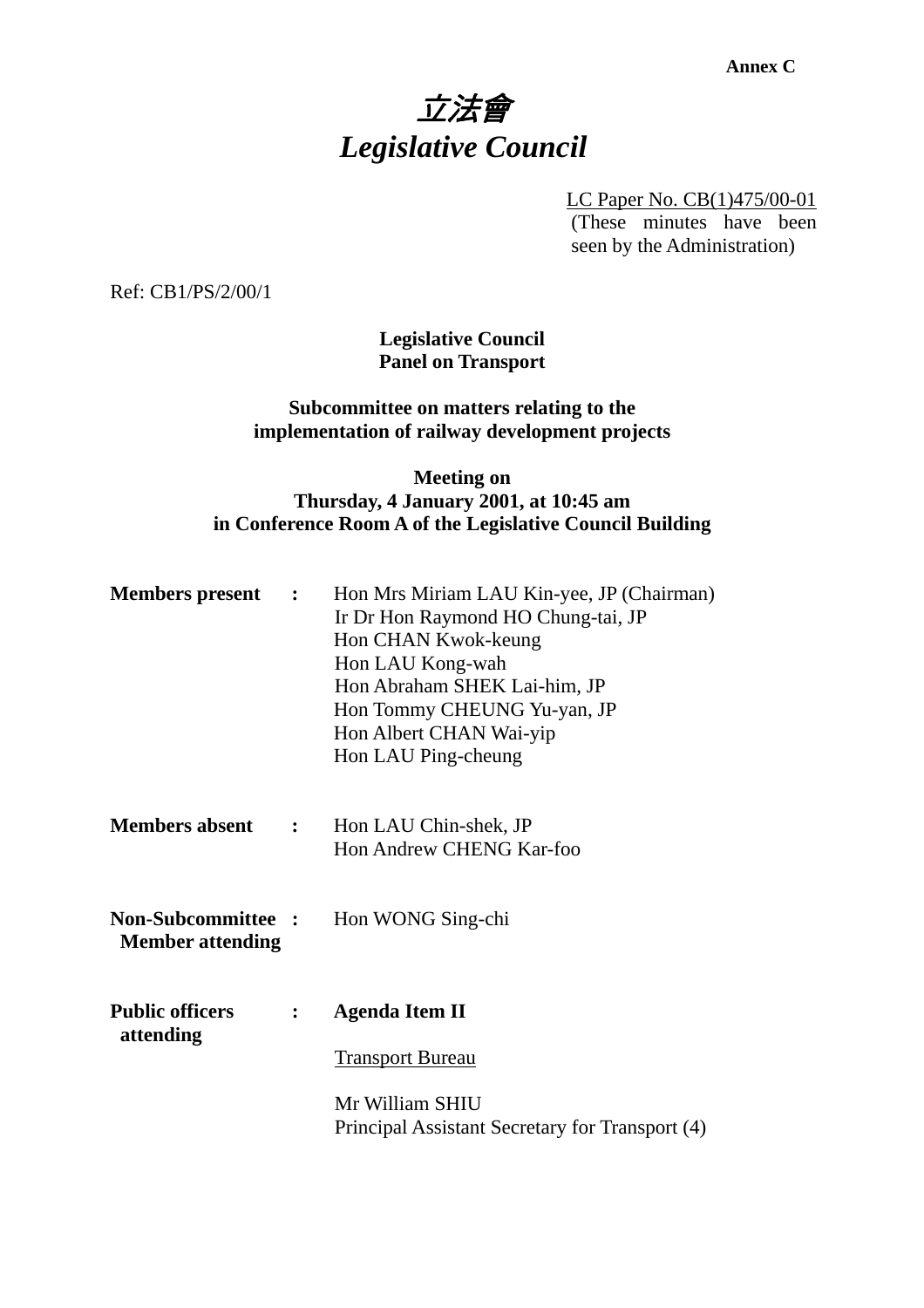|        |                                                                                                   |                | Mr M L WAN<br>Principal Assistant Secretary for Transport (7)     |  |  |  |  |
|--------|---------------------------------------------------------------------------------------------------|----------------|-------------------------------------------------------------------|--|--|--|--|
|        |                                                                                                   |                | <b>Highways Department</b>                                        |  |  |  |  |
|        |                                                                                                   |                | Mr John CHAI<br>Principal Government Engineer/Railway Development |  |  |  |  |
|        |                                                                                                   |                | Mr L T MA<br>Government Engineer/Railway Development              |  |  |  |  |
|        |                                                                                                   |                | <b>Transport Department</b>                                       |  |  |  |  |
|        |                                                                                                   |                | Mr Harry CHAN<br><b>Chief Engineer/Strategic Roads</b>            |  |  |  |  |
|        | <b>Kowloon-Canton Railway Corporation</b><br><b>Attendance by</b><br>$\ddot{\cdot}$<br>invitation |                |                                                                   |  |  |  |  |
|        |                                                                                                   |                | Mr K K LEE<br>Director, East Rail Extensions                      |  |  |  |  |
|        |                                                                                                   |                | Mr Hugh WU<br>General Manager, Construction (ERE)                 |  |  |  |  |
|        |                                                                                                   |                | Mr Thomas TAM<br>Project Manager (MOS)                            |  |  |  |  |
|        | <b>Clerk in attendance :</b>                                                                      |                | Mr Andy LAU<br>Chief Assistant Secretary (1)2                     |  |  |  |  |
|        | <b>Staff in attendance</b>                                                                        | $\ddot{\cdot}$ | Ms Alice AU<br>Senior Assistant Secretary (1)5                    |  |  |  |  |
| Action | ∗                                                                                                 | ∗              | ∗<br>∗<br>∗<br>∗                                                  |  |  |  |  |
|        |                                                                                                   |                |                                                                   |  |  |  |  |

| $\mathbf{I}$ |                                | Ma On Shan to Tai Wai Rail Link and Kowloon-Canton Railway Extension   |
|--------------|--------------------------------|------------------------------------------------------------------------|
|              |                                | from Hung Hom to Tsim Sha Tsui - Essential Public Infrastructure Works |
|              | (LC Paper No. $CB(1)304/00-01$ | - Information paper provided by the                                    |
|              |                                | Administration)                                                        |

2. At the invitation of the Chairman, the Principal Assistant Secretary for Transport  $(4)$  (PAS for  $T(4)$ ) briefed members on the scope of essential public infrastructure works (EPIW) required for the Ma On Shan to Tai Wai Rail Link (MOS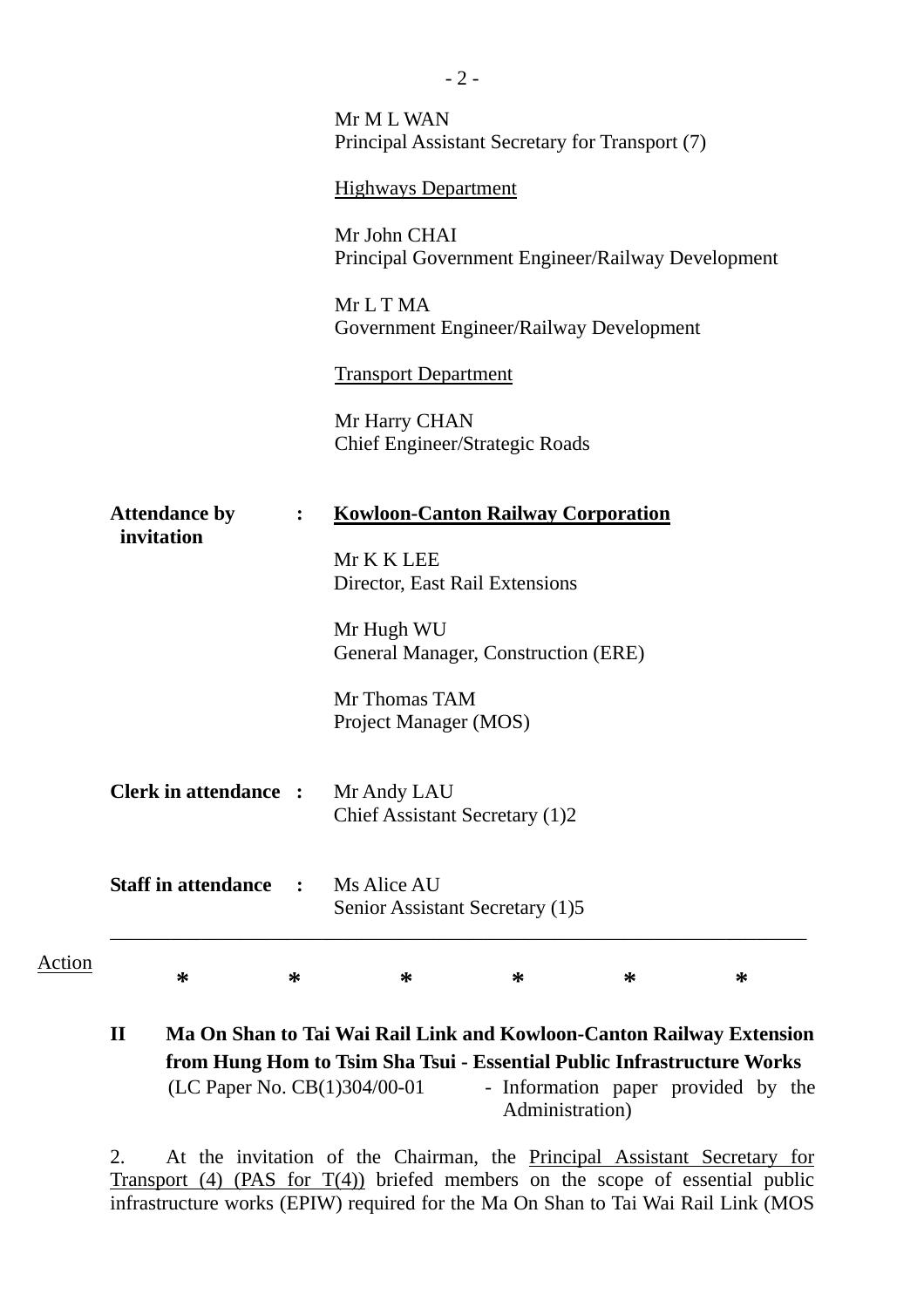Rail) and Kowloon-Canton Railway (KCR) Extension from Hung Hom to Tsim Sha Tsui (TST Extension) and the costs of these works, as set out in the information paper provided by the Administration (LC Paper No. CB(1)304/00-01). Subject to members' views, the Administration planned to submit to the Public Works Subcommittee (PWSC) for upgrading part of the EPIW for the MOS Rail comprising four subways and a footbridge and the EPIW for the TST Extension to Category A on 17 January 2001. Subject to PWSC's endorsement, the proposal would then be submitted to the Finance Committee for consideration in February 2001.

3. With the aid of PowerPoint, the Government Engineer/Railway Development (GE/RD) presented members with detailed plans on the various items of EPIW for the MOS Rail and TST Extension.

**\* \* \* \* \* \*** 

### MOS Rail

Admin. project, Mr Albert CHAN requested that copies of the Final EIA Study Report and & KCRC 15. In order to facilitate members' understanding on the technical details of the Feasibility Study Report of the MOS Rail project be provided to members for reference.

> *(Post-meeting note*: The said reports had been deposited in the Library of the Legislative Council.)

#### *Public transport interchanges*

16. Referring to the two covered public transport interchanges (PTIs) under the proposed EPIW for MOS Rail, Mr LAU Ping-cheung opined that these PTIs should be properly designed to allow for natural ventilation and lighting. In addition, suitable measures should be put in place to deal with potential traffic congestion problems in the vicinity of the PTIs. Taking note of the member's views, PAS for T(4) advised that the design of the PTIs would take these considerations into account and further consultation would be conducted pending the completion of the detailed design.

#### *Noise impact*

17. Citing the grave concerns of residents in Shatin on the significant noise impact to be created inevitably by the construction and operation of MOS Rail, especially the Heng On station and City One station where existing schools were just about 10 m away, Mr LAU Kong-wah enquired about the safeguards to be put in place to address the concerns of local residents, school authorities and parents, and to ensure that domestic premises (including Sha Kok Estate, City One Shatin and Ma On Shan Centre) and local schools within close proximity of the railway alignment would not be adversely affected. In this connection, he sought information on how the effectiveness of the new noise barriers to be installed along the railway alignment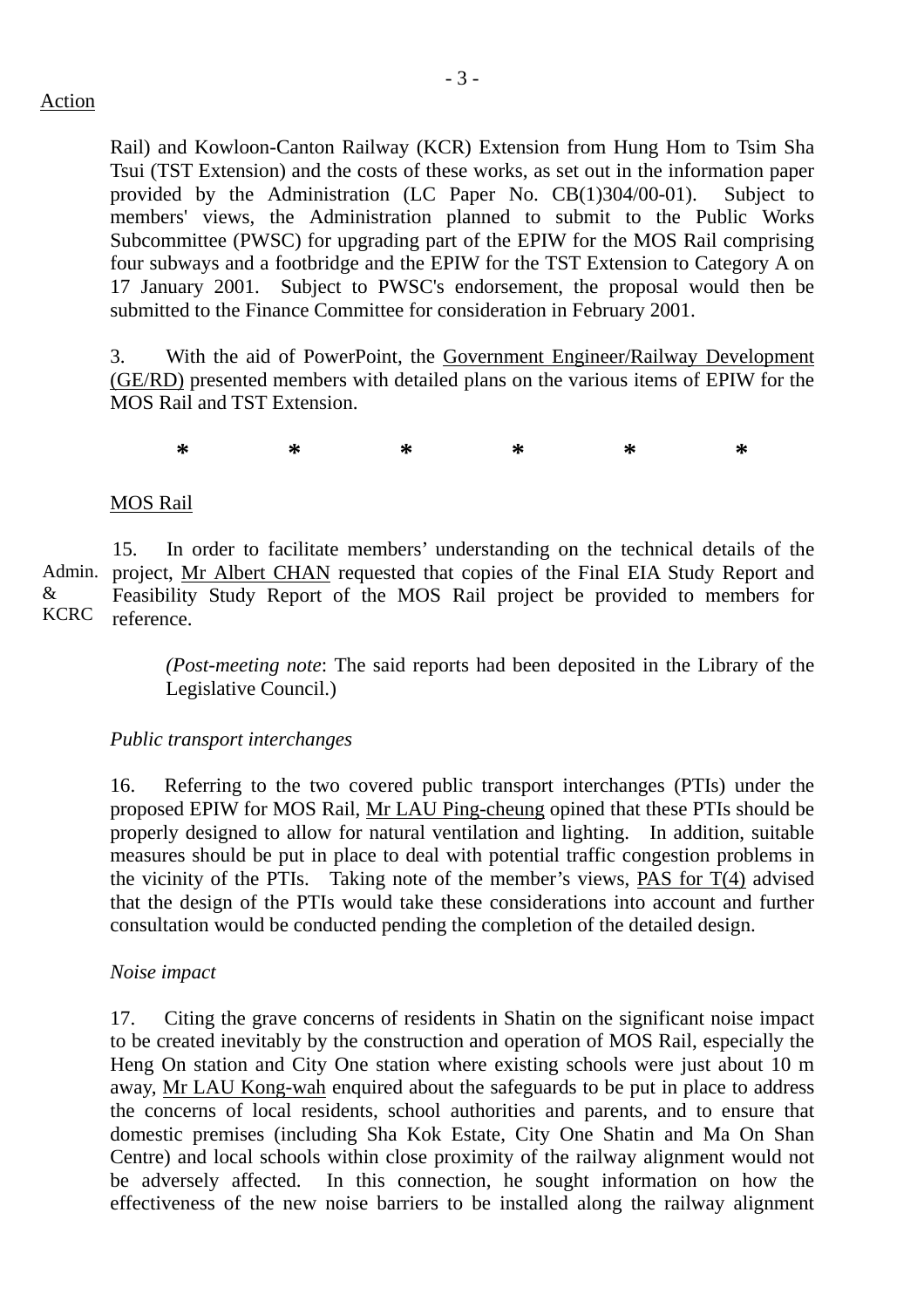compared with the existing noise barriers along the East Rail.

18. In reply, PAS for T(4) advised that MOS Rail was a designated project under the Environmental Impact Assessment Ordinance (Cap. 499), and KCRC was required to adopt appropriate measures to minimize the nuisance of noise caused by the project and to ensure that stringent conditions under the environmental permit would be complied with.

19. To supplement, Mr K K LEE, the Director, East Rail Extensions of KCRC (D/ERE of KCRC) explained that unlike the East Rail which relied on noise barriers to mitigate operation noise, the MOS Rail was better designed and engineered to reduce railway noise at source. He also pointed out that all mitigation measures proposed in the Environmental Impact Assessment (EIA) Study were designed for the operation of an eight-car train every two minutes during peak period, and KCRC was confident that the impact of railway noise in nearby areas of the MOS Rail would be kept within the statutory limit. During its initial operation, four-car trains at a two-and-a-half-minute interval would be deployed, hence providing further margin.

20. However, Mr LAU Kong-wah considered that KCRC should adopt effective mitigation measures in the light of actual circumstances, as railway noise would still create nuisance to local residents, especially to schools located in the vicinity, even though the noise levels were kept within the limit set out in the EIA Study. D/ERE of KCRC replied that in accordance with the statutory requirements and the data obtained from modelling in the EIA Study, the noise levels should be kept under 55 dB(A).

21. Regarding the response given by KCRC, Mr LAU Kong-wah queried whether there were any measures that could keep railway noise down to a level that was comparable with ordinary traffic noise. D/ERE of KCRC explained that firstly, a multi-plenum noise attenuation system would be adopted for the MOS Rail. Trains would have side skirts and underbody noise absorption lining to trap and absorb noise caused by contact between train wheels and tracks, and railway tracks would be laid on a resilient base plate and floating slabs on rubber mountings to absorb the vibration noise. Secondly, airborne noise would be further blocked by the parapets of the viaduct structures, which were built with allowance for further increase of the height of the parapets from the existing 1.2 m to 4 m. He assured members that notwithstanding the increase in noise levels in areas along the railway alignment as a result of railway operation, KCRC was confident that with the implementation of the two sets of measures as mentioned above, most of the areas along the MOS Rail alignment, including the school situated near the railway track in City One Shatin, would not be exposed to noise levels excceeding 55 dB(A) as specified by the Technical Memorandum of the Noise Control Ordinance (Cap. 400). At the Chairman's request, D/ERE of KCRC agreed to provide detailed information on the future noise levels of areas along the whole MOS Rail alignment.

(*Post-meeting note:* The requested information was circulated to members vide LC Paper Nos. CB(1)467/00-01 and CB(1)469/00-01.)

**KCRC**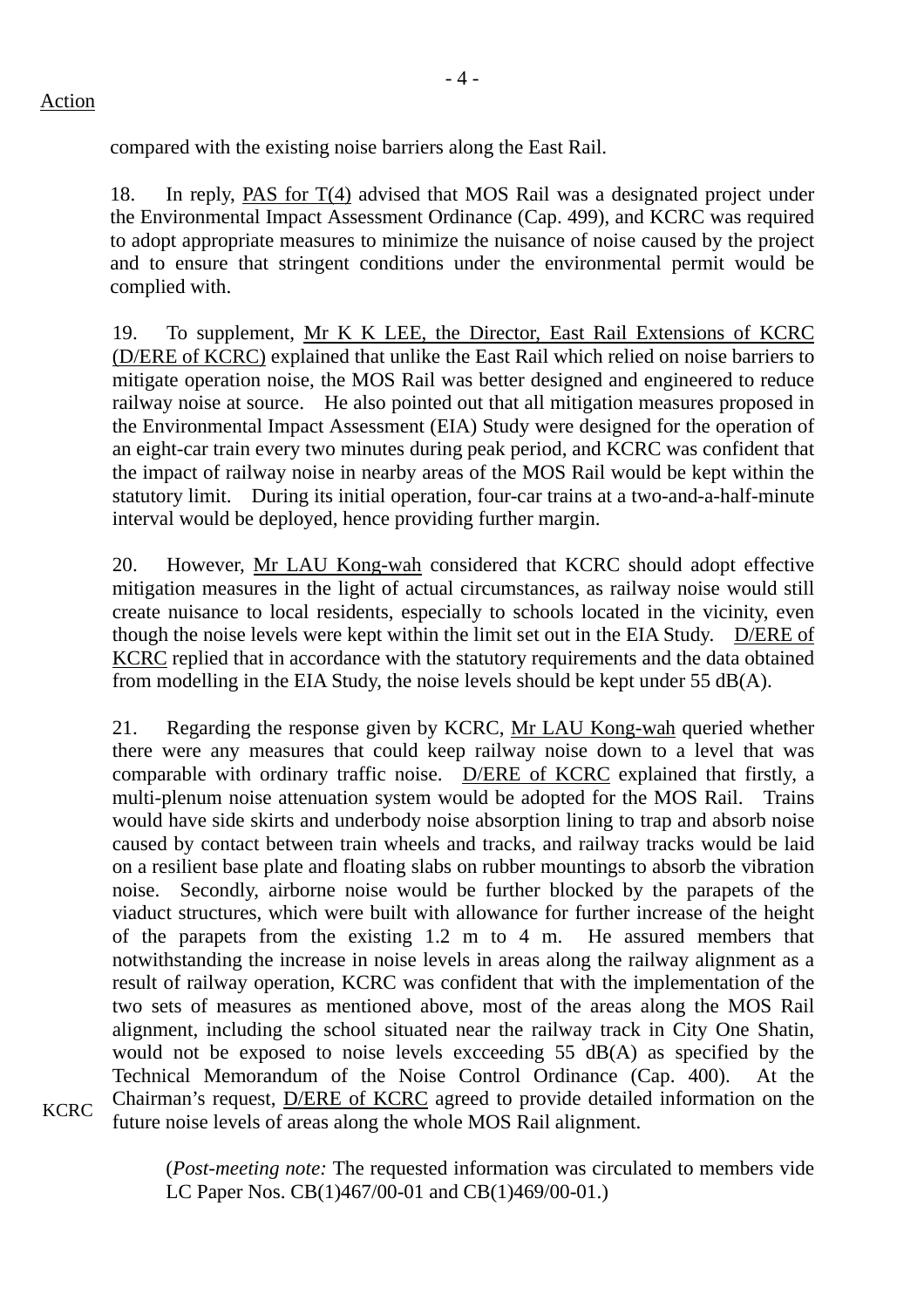- 5 -

Admin. to a minimum. In order to address members' concerns, he undertook to confirm with 22. Mr Albert CHAN asked about the remedial measures to be taken should the noise level could not be kept at 55 dB(A) or below as promised and whether compensation would be paid to the affected residents. In reply, PAS for  $T(4)$ emphasized that MOS Rail was a designated project under the Environmental Impact Assessment Ordinance (Cap. 499) and stringent conditions had been imposed on its construction and operation under the environmental permit granted by the Environmental Protection Department (EPD). In case of non-compliance, construction work would be suspended until suitable remedial measures were taken. In this connection, KCRC was required to employ professionals to monitor and audit the environmental impacts of the project to ensure that noise nuisance would be kept EPD the permissible noise limits for the relevant educational institutions under the environmental permit.

> (*Post-meeting note:* The Administration's response was circulated to members vide LC Paper Nos. CB(1)467/00-01 and CB(1)469/00-01.)

### *Overcrowding in Tai Wai station*

23. In response to members' concern about the overcrowding situation in Tai Wai station, D/ERE of KCRC said that KCRC had been closely monitoring the demand-capacity of the critical Tai Wai to Kowloon Tong section. In anticipation of the additional loads generated from MOS Rail, measures were being taken to increase the passenger handling capacity, including refurbuishment of train compartments and upgrading of signalling system. By the time all improvement measures were completed in 2003, East Rail would be able to operate up to 27 trains per hour during the peak period handling close to 100 000 passengers.

24. Mr WONG Sing-chi however opined that KCRC's projections might have failed to take into account the additional passengers attracted to the East Rail by extended service to TST. In reply, D/ERE of KCRC advised that in order to cope with the passenger demand generated by the MOS Rail, the interchange facilities at Tai Wai station would be designed in such a way so that passengers would be diverted to the front-end or back-end of the platform where train compartments had more spare capacity. Moreover, with the signalling system upgrade in 2003, it would be possible to deploy more empty despatches from Fo Tan to relieve the bottleneck in Tai Wai station if necessary. In that case, Mr WONG requested that the same flexible arrangement be made to relieve the demand in Fanling station.

25. Mr LAU Kong-wah pointed out that the crux of the problem lied in the fact that after 2003, nothing more could be done by KCRC to further increase the capacity of East Rail. In view of the continuous growth of population in the New Territories, he was unconvinced that without a second rail connection from Tai Wai to Kowloon, the East Rail would be able to cope with the passenger demand up to 2011 and Tai Wai station would not be overloaded to an unacceptable extent. In response, D/ERE of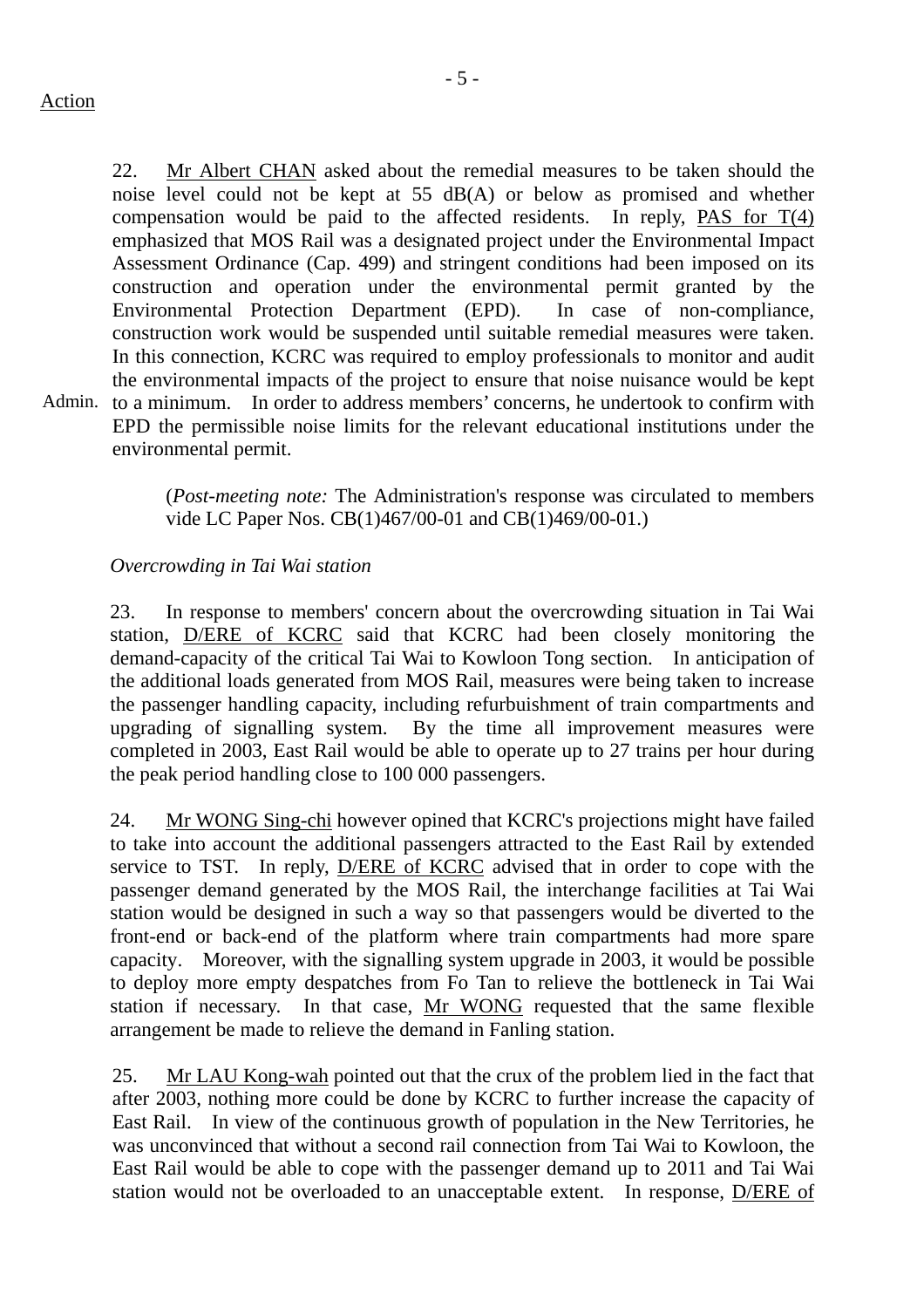Action

KCRC KCRC stressed that with the committed expansion and upgrading measures, the East Rail would have capacity to handle 100 000 passengers per hour vis-à-vis the projected demand of 80 000 passengers in 2011. He undertook to provide members with projections on passenger demand and train service of the East Rail up to 2011 for information.

> (*Post-meeting note:* The requested information was circulated to members vide LC Paper Nos. CB(1)467/00-01 and CB(1)469/00-01.)

26. Re-iterating his grave concerns about further aggravation of the overcrowding situation in Tai Wai station by the interchange from the MOS Rail, Mr LAU Kong-wah requested that a firm undertaking be made by KCRC to MOS Rail passengers that they would be able to board on the first train to Kowloon at the Tai Wai Interchange during the morning peak period. In response, D/ERE of KCRC agreed to give this undertaking subject to the following conditions:

- (a) Trains were under normal operation;
- (b) The passengers did not choose to board a particular compartment of the train, specifically the middle section of the train for easy access to exits when alighting; and
- (c) The undertaking did not apply during "peak of the peak", i.e. the ten minutes or so from 8:30 am.

Regarding the above conditions imposed by KCRC, Mr LAU Kong-wah said that they should not create much difficulties. First of all, normal operation of trains would certainly be a pre-requisite. Secondly, regarding the problem of passengers choosing to board a particular compartment of the train, KCRC had undertaken to adopt improvement measures in Kowloon Tong Station accordingly, and to design the interchange facilities at Tai Wai Station in such a way that passengers would be diverted to the front-end or back-end of the platform. Thirdly, the undertaking required from KCRC should apply generally in the morning peak period, and not specifically during "peak of the peak". Mr LAU Kong-wah requested that the undertaking made by KCRC at the meeting be put on record. He said that if KCRC failed to honour its promise, D/ERE of KCRC should be held responsible.

#### General concerns

27. Regarding the two undertakings made by KCRC that most of the areas along the MOS Rail alignment, including the school in City One Shatin, would not be exposed to noise levels exceeding 55 dB(A), and that MOS Rail passengers would be able to board on the first train to Kowloon at the Tai Wai Interchange during the morning peak period, Mr LAU Kong-wah enquired about the actions to be taken by the Transport Bureau (TB) if those undertakings did not stand. In reply, PAS for T(4) advised that the Administration would closely monitor KCRC's compliance with the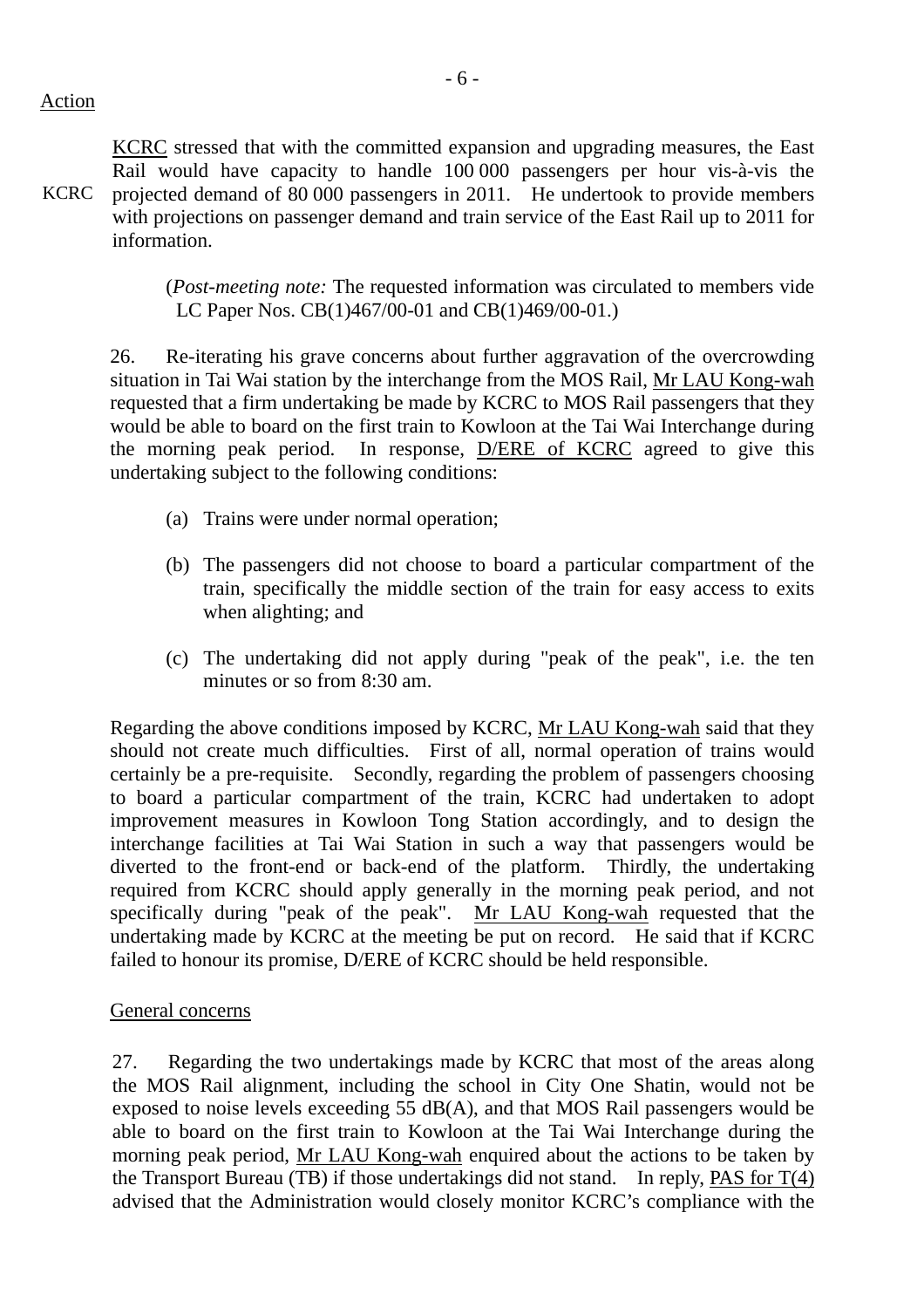Action

Admin. requirements stipulated under the environmental permit of the MOS Rail project. If KCRC was in breach of any statutory requirements, penalty would be incurred. He undertook to provide relevant information to members after the meeting. As regards the second undertaking, he said that as a responsible public corporation, KCRC should stand by its word. The Government would ensure that a safe, efficient and reliable service was provided by KCRC under the relevant legislation.

> (*Post-meeting note:* The requested information was circulated to members vide LC Paper Nos. CB(1)467/00-01 and CB(1)469/00-01.)

28. Responding to Mr LAU Kong-wah's enquiry about the second rail connection from Tai Wai to Kowloon, the Principal Assistant Secretary for Transport (7) (PAS for T(7)) advised that this rail connection from Tai Wai to Diamond Hill together with the Fourth Rail Harbour Crossing and the East Kowloon Line had been grouped into the Shatin to Central Link (SCL) project under the Railway Development Strategy 2000 as part of the next phase of railway network expansion. Bids for the project would be invited from the two railway corporations in early 2001. During tender evaluation, higher marks would be given if the corporation concerned had the ability to complete the whole or part of the project within a shorter time-frame.

29. Mr Albert CHAN expressed serious concerns about the ability of TB to oversee the implementation of the MOS Rail and TST Extension projects. Citing controversies arising from the construction of West Rail such as the floodings in Yuen Long and Tun Mun which caused serious property damage to many villagers, he pointed out that under the existing arrangements, the affected residents would have to hire professionals to prove their claims and sue KCRC for compensation if responsibility was denied by the corporation. Without the financial resources, many affected residents were forced to give up their cases. As such, he sought assurance from the Administration that KCRC would be held responsible for the damages caused by its railway works to private citizens and that the rights of those residents affected by the construction works would be properly safeguarded by allowing them to claim compensation more easily.

30. In response, PAS for T(4) assured members that every effort would be made by the Government to ensure that construction works of railway projects would not cause undue disturbance. As far as the MOS Rail and TST Extension were concerned, inter-departmental meetings were being held under the established mechanism to discuss issues related to KCRC's traffic management schemes, site activities and environmental protection measure so that the disturbances created by construction works could be minimized. To supplement, GE/RD said that specifically, Site Liaison Groups would be established to consider the temporary traffic management schemes put forward by KCRC. The Groups would include representatives from the Highways Department, the Transport Department, the Police and the local District Offices. Moreover, KCRC was required to have dedicated teams of staff for site supervision and environmental monitoring and auditing. In order to ensure a speedy response to community concern on the railway projects, community liaison offices and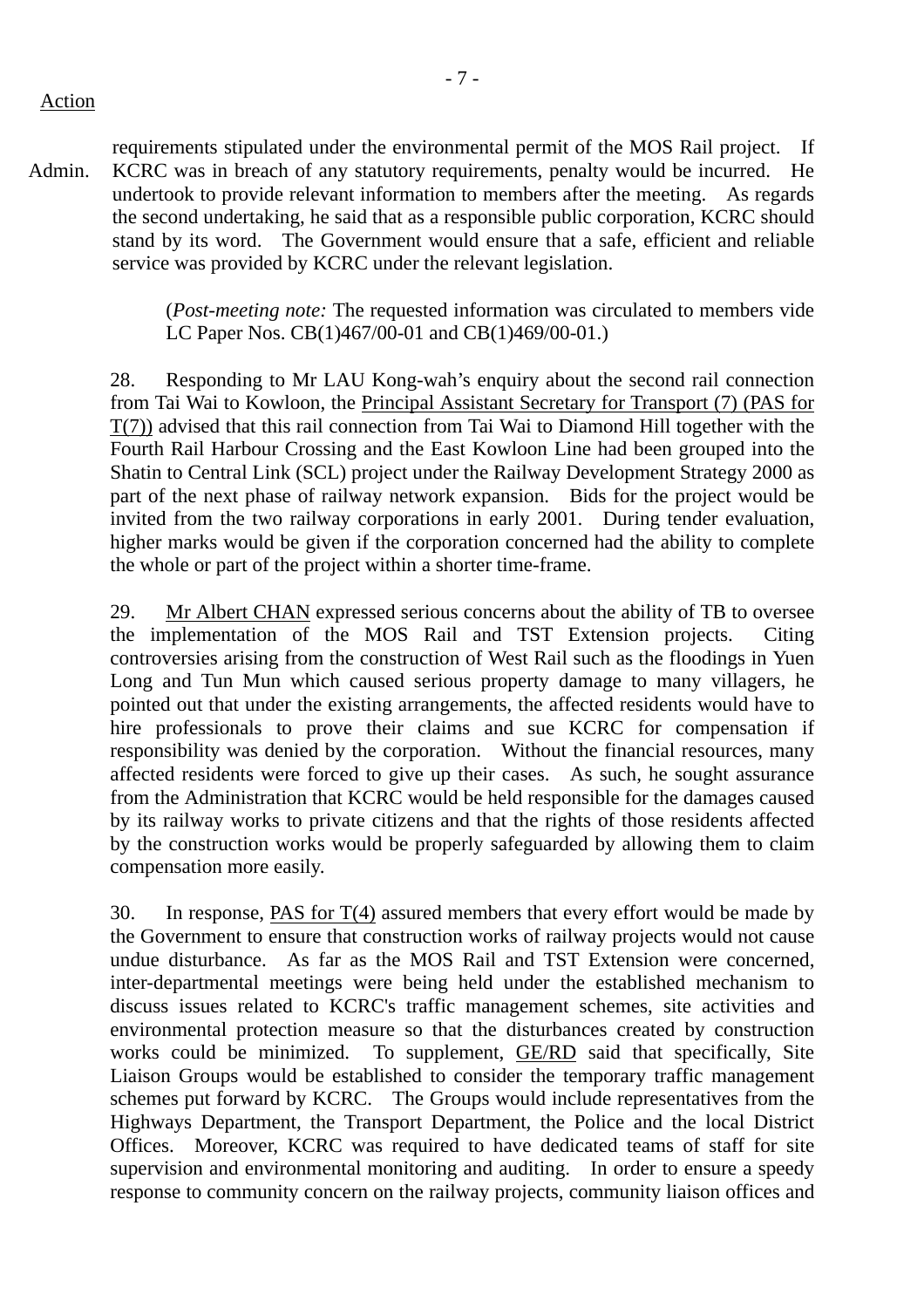community liaison groups, with representatives from the relevant District Councils and local concern groups would also be set up by KCRC and the public views collected would be relayed to the Administration for consideration, action and monitoring purposes. In this connection, Ir Dr Raymond HO opined that special arrangements should be made for the transportation of pre-fabricated parts for the construction of viaducts of MOS Rail project to ensure that local traffic would not be disrupted.

31. Given that the West Rail project was also placed under similar monitoring mechanism, Mr Albert CHAN had serious doubts over its efficacy and he was not at all convinced that livelihood problems caused by railway works could thus be prevented. He strongly requested that in order to restore public confidence on the Government's ability to safeguard their interests impartially and righteously, an independent panel should be established to hear and arbitrate the claims put forward by affected residents.

32. In response, PAS for T(4) stressed that an established mechanism had already been provided under the Railways Ordinance (Cap. 519) for those affected by the construction of railways to claim compensation for losses thus caused and the Administration would continue to work within the statutory requirements in accordance with law. As regards the proposed EPIW for MOS Rail and TST Extension, both the Government and KCRC were confident that the projects would be taken forward in a satisfactory manner and that inconvenience caused to individuals and the community as a whole would be kept to a minimum. Expressing utmost disappointment with the reply, Mr Albert CHAN opined that the Administration would clearly fail to perform its monitoring role by adopting such a bureaucratic approach.

33. Dissatisfied with the dismissive way KCRC had handled previous claims put forward by residents affected by its railway works, Mr Albert CHAN suggested that KCRC should consider setting up an independent panel to deal with any future claims, such as those arising out of the EPIW under the present proposal. In response, D/ERE of KCRC said that he could not concur with the member's view that KCRC had disregarded the rights of the affected residents in the past. He stressed that under the existing arrangement, independent professionals had been/would be engaged to conduct pre-construction surveys and every claim would be considered carefully by independent loss adjusters. As a public corporation, KCRC would have to ensure that any compensation payable were justified. In terms of the proposed EPIW, he assured members that care would be exercised to ensure that disturbances to residents would be kept to a minimum. Unconvinced by KCRC's reply, Mr Albert CHAN said that in order to safeguard the interests of the affected residents, he would consider adding this condition to the funding request for the EPIW when the item was submitted to PWSC for approval.

34. Notwithstanding KCRC's explanation, the Chairman pointed out that the affected residents would have no other recourse if their claims were rejected by KCRC. As many of them could not afford the money to hire professionals to refute KCRC's decision and pursue their claims through legal action, they were left in a very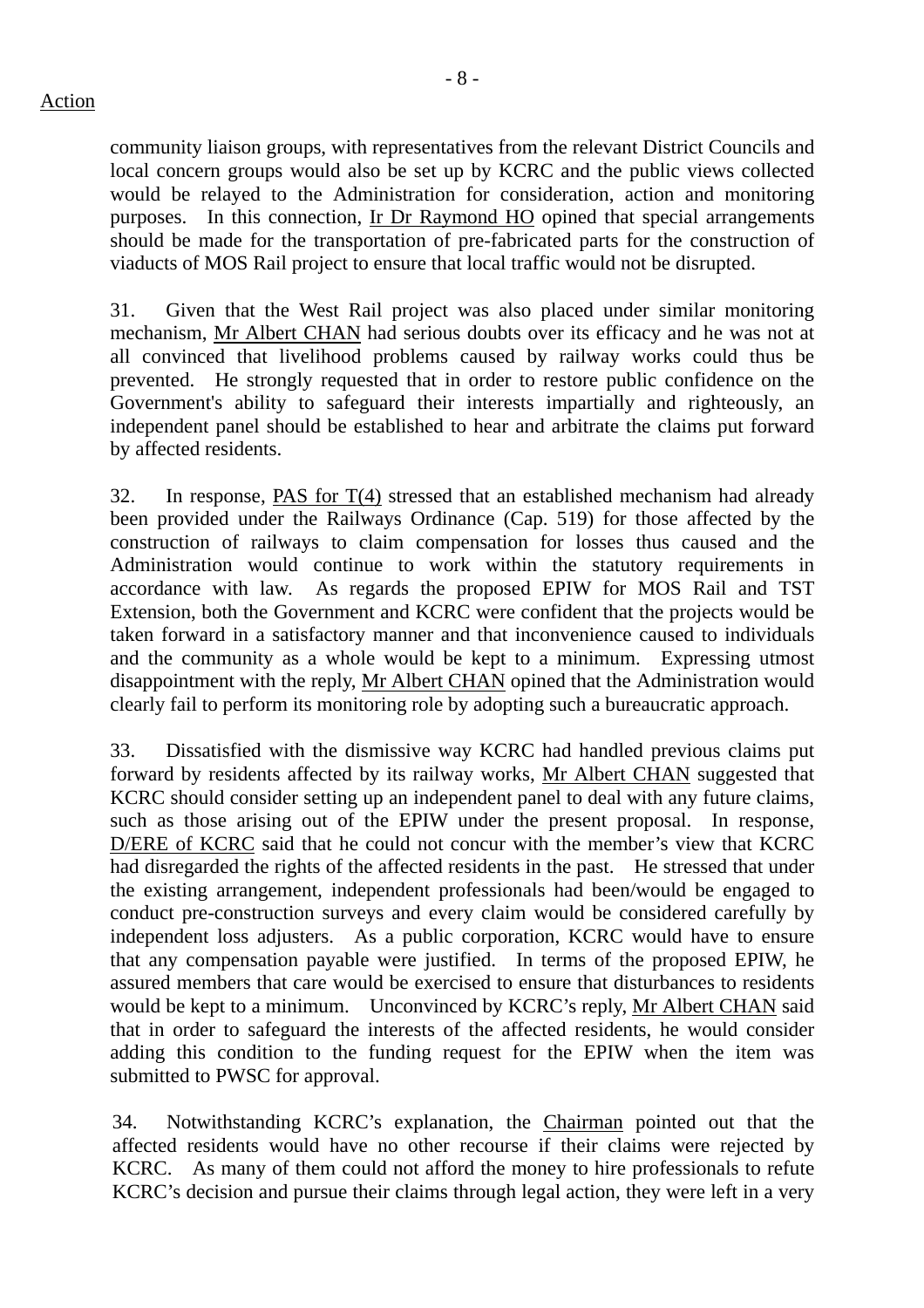#### Action

Admin.

KCRC difficult position. In view of members' concerns, D/ERE of KCRC agreed to consider Mr Albert CHAN's suggestion.

> (*Post-meeting note:* KCRC's response was circulated to members vide LC Paper Nos. CB(1)467/00-01 and CB(1)469/00-01.)

35. Responding to Mr Albert CHAN's concern about land resumption arrangements for the MOS Rail and TST Extension, PAS for T(4) confirmed that no resumption of land was required for the two railway projects.

36. Referring to paragraph 17 of the Chinese version of the paper, Mr LAU Kong-wah took the view that the statement "(沙田)區議員並沒有就這些工程提出異 議" was misleading and did not reflect the many views and suggestions put forward by Sha Tin District Council (STDC) members on the MOS Rail project when they were consulted by the Administration. In fact, some of those concerns had been relayed to KCRC for consideration. As such, Mr LAU requested that the Administration should retract this statement in its paper. Moreover, he suggested that all the concerns expressed by STDC members should be listed out in the discussion paper to be submitted to PWSC so that Members could have a clear understanding on the views of the local community. His suggestion was supported by the Chairman.

37. In response, PAS for T(4) clarified that there was no intention whosoever to mislead Members and he referred members to the English version of the paper which stated that "Members of the Sha Tin District Council did not raise any adverse comments on the EPIW". While the subject matter was the EPIW, the statement simply pinpointed the fact that no objection had been raised by STDC members on the EPIW. Nevertheless, he undertook to provide members with a summary of the views put forward by STDC members on the EPIW.

(*Post-meeting note:* The requested information was circulated to members vide LC Paper No. CB(1)482/00-01.)

38. On behalf of the Members of the Democratic Party, Mr Albert CHAN expressed reservation on the funding proposal.

39. Mr Abraham SHEK expressed support for the proposed EPIW but requested that information on the 16.5% on-cost be provided to members before the item was submitted to PWSC.

40. Mr LAU Kong-wah requested that all the information he had requested from the Administration and KCRC be provided before the item was submitted to PWSC.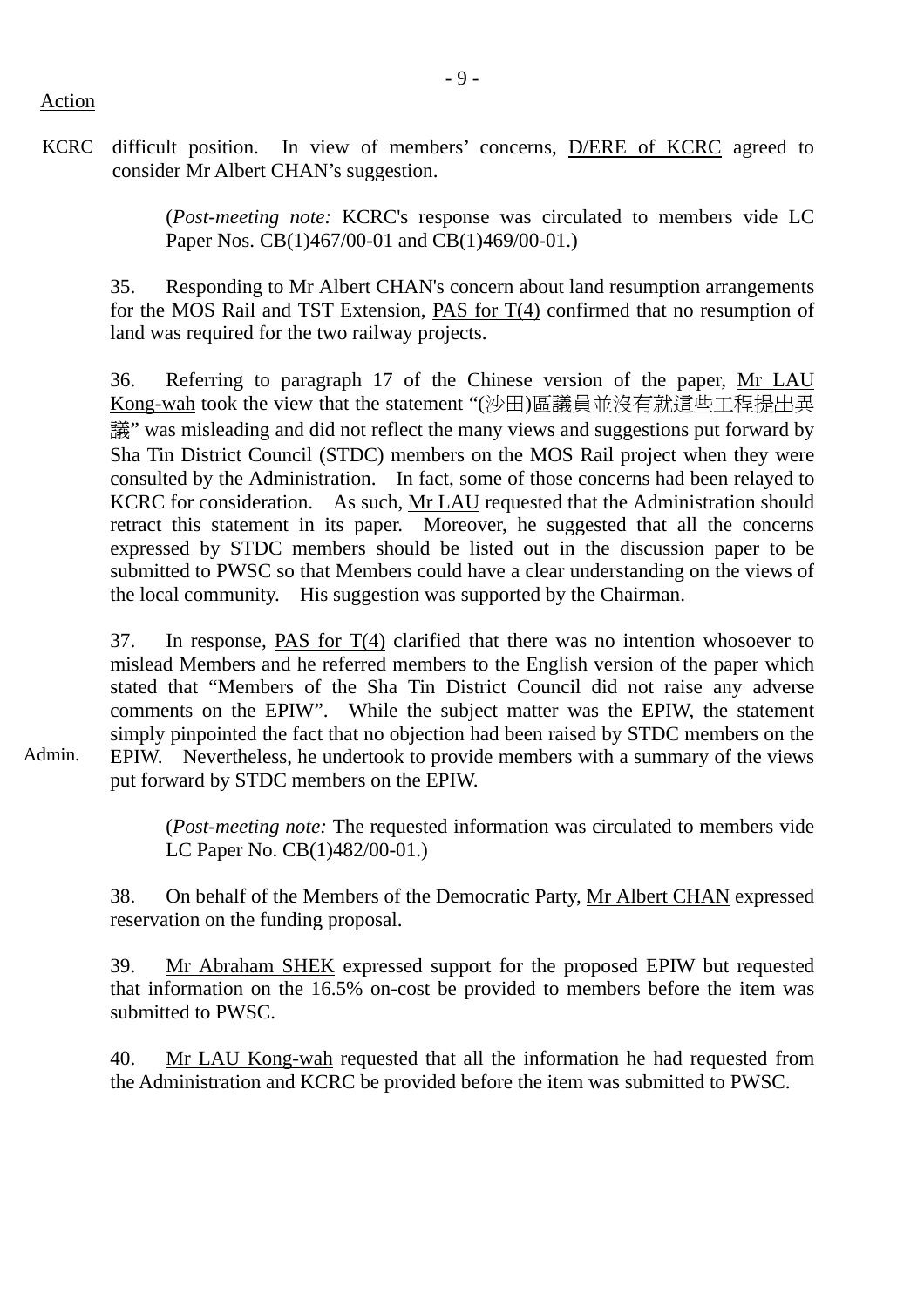# Action

41. The Chairman invited the Administration to note the views and suggestions put forward by members at the meeting.

**\* \* \* \* \* \*** 

Legislative Council Secretariat 7 February 2001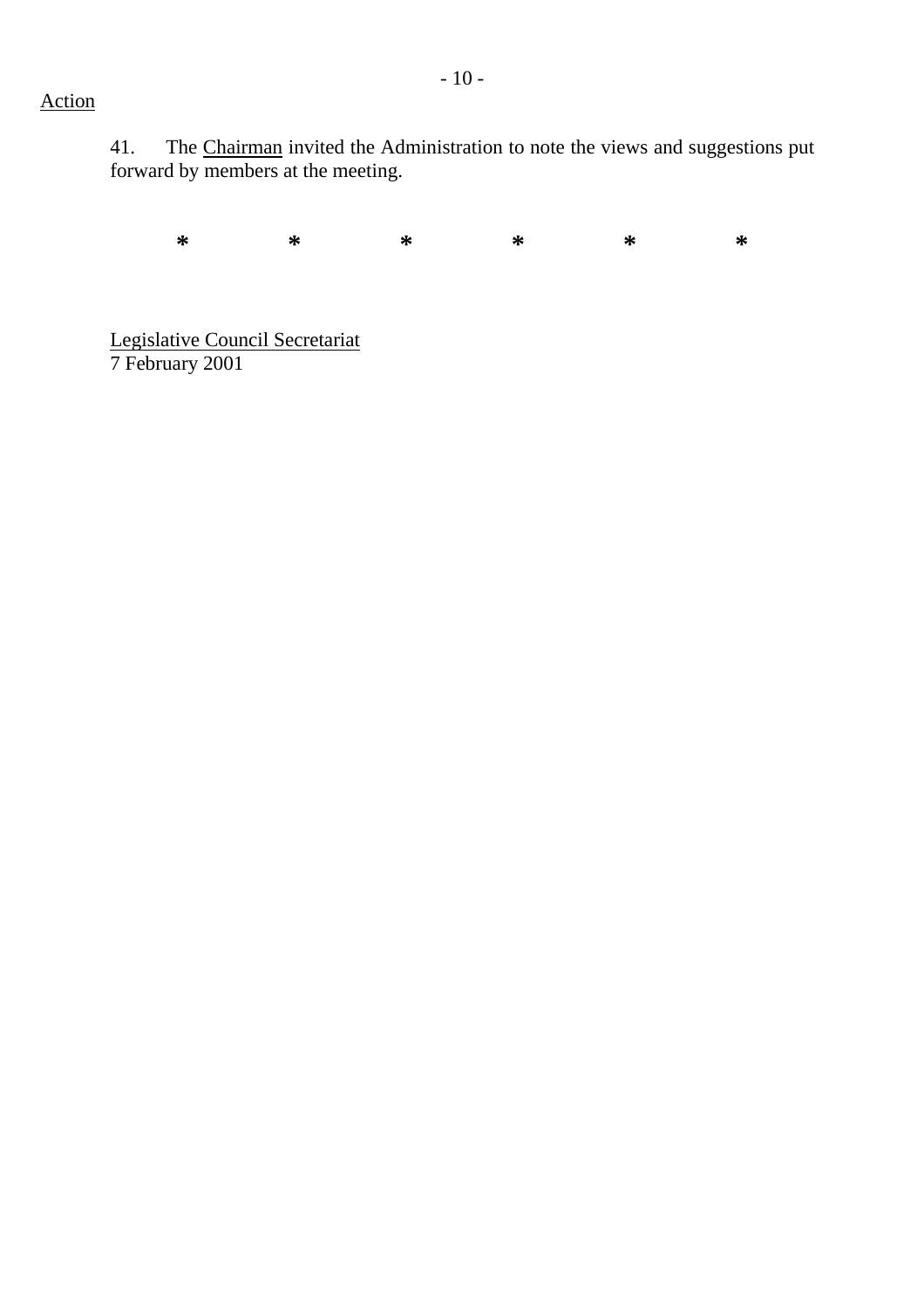# **Legislative Council Panel on Transport Subcommittee on Matters related to the Implementation of Railway Development Projects**

# **Ma On Shan to Tai Wai Rail Link and KCR Extension from Hung Hom to Tsim Sha Tsui Essential Public Infrastructure Works**

## **Supplementary Information**

### **PURPOSE**

 At the meeting on 4 January 2001, Members discussed an information paper on the Essential Public Infrastructure Works (EPIW) for the Ma On Shan to Tai Wai Rail Link (MOS Rail) and KCR Extension from Hung Hom to Tsim Sha Tsui (TST Extension), i.e. public works projects 47TR and 48TR. The main points raised by Members are summarized below -

### **On EPIW for MOS Rail**

- (a) the public transport interchanges (PTI) should be carefully designed to ensure adequate provision of height, ventilation and lighting;
- (b) the reasons for adopting the on-cost percentage of 16.5% should be provided. This is also applicable to the EPIW for the TST Extension;
- (c) the Kowloon-Canton Railway Corporation (KCRC) should provide information on the measures to be undertaken to mitigate the noise impact arising from the construction works and railway operation, and remedial measures to be undertaken in case the actual noise level exceeded the stipulated standards;

### **On EPIW for TST Extension**

- (d) feasibility of installing a pair of travelators along the Middle Road Subway and the Interchange Subway should be explored;
- (e) information on the services and facilities that will be provided to the disabled to facilitate their use of the subways should be provided;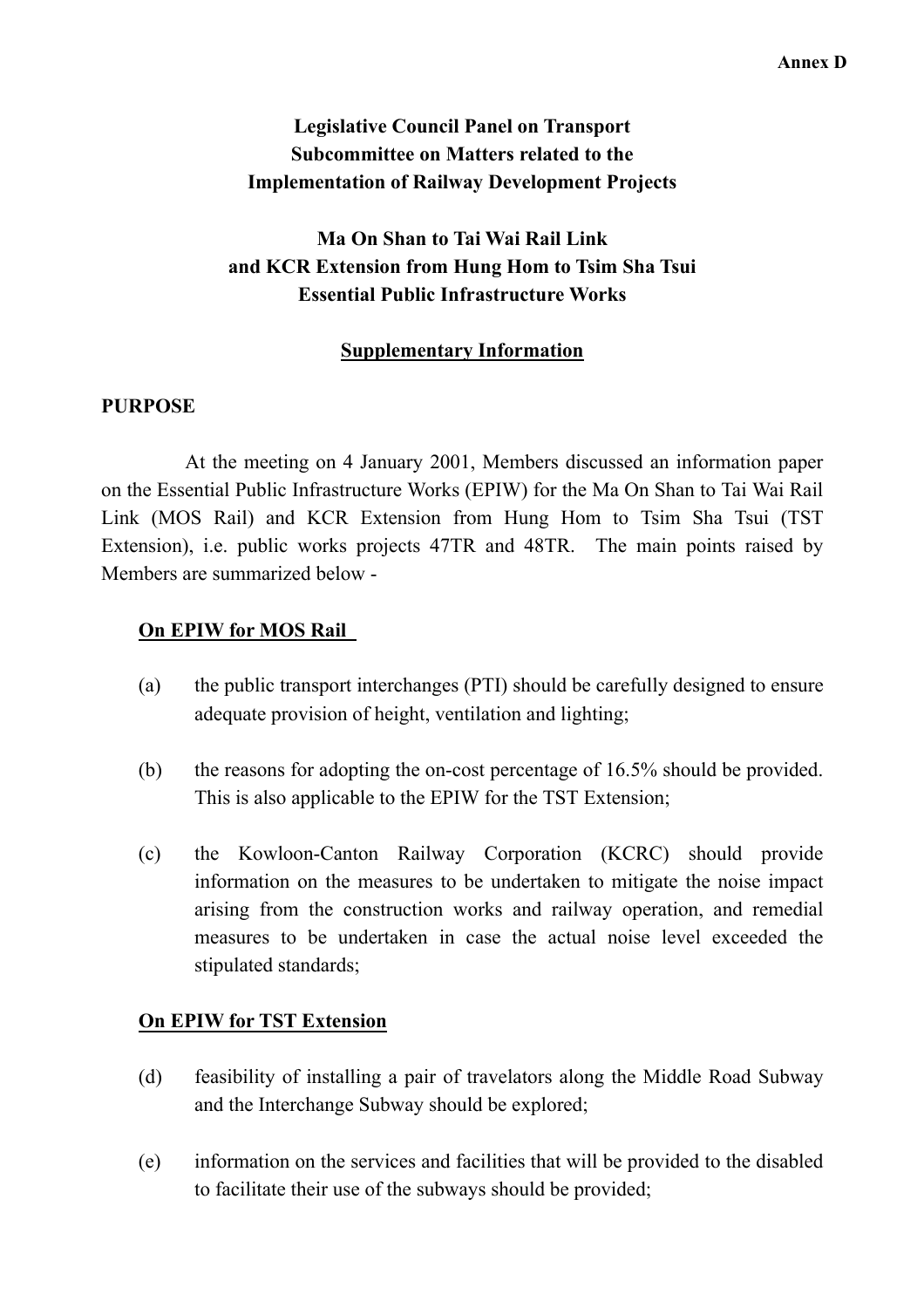- (f) Government should consider to construct a subway link from the Middle Road subway to the southern concourse of MTR Tsim Sha Tsui (TST) station; and
- (g) a plan showing the entrances/exits of the subways should be provided and a forecast on the pedestrian flow in the subways and their vicinity should be prepared.

We have carefully considered these points. This note sets out our response.

### **POINTS CONCERNING EPIW FOR MOS RAIL**

#### **Design of the Public Transport Interchanges**

2. The detailed design of the PTI at Tai Wai Station and the PTI at Wu Kai Sha Station is underway. We will take into account Members' views on the height, ventilation and lighting of the PTIs.

#### **On-cost Percentage of 16.5%**

3. As set out in an information note for the Public Works Sub-Committee referenced PWSCI(2000-01)42 and issued on 5 January 2001, the 16.5% on-cost formula was derived on the basis of experience in the handling of design services, project management, site supervision, insurance and associated recurrent requirements, which are typical of entrustment assignments. The rough cost of these services or requirements averages at about 16.5% of the estimated capital cost of the works in question. The formula approach is a more pragmatic and convenient alternative to seeking reimbursement on an actual cost basis. Since the formula approach is meant to be applied on a reciprocal basis to projects which the Government intends to entrust to third parties (in this case the railway corporations) and vice versa, the on-cost percentage has been designed to be fair.

4. The Administration has recently completed an internal review on whether the 16.5% on-cost formula should continue to be applied to various entrustment works. Having compared the 16.5% on-cost formula for entrustment works with comparable on-costs for recently-completed and on-going government projects that have been outsourced to consultants, Government is of the view that the 16.5% on-cost for entrustment works remains appropriate.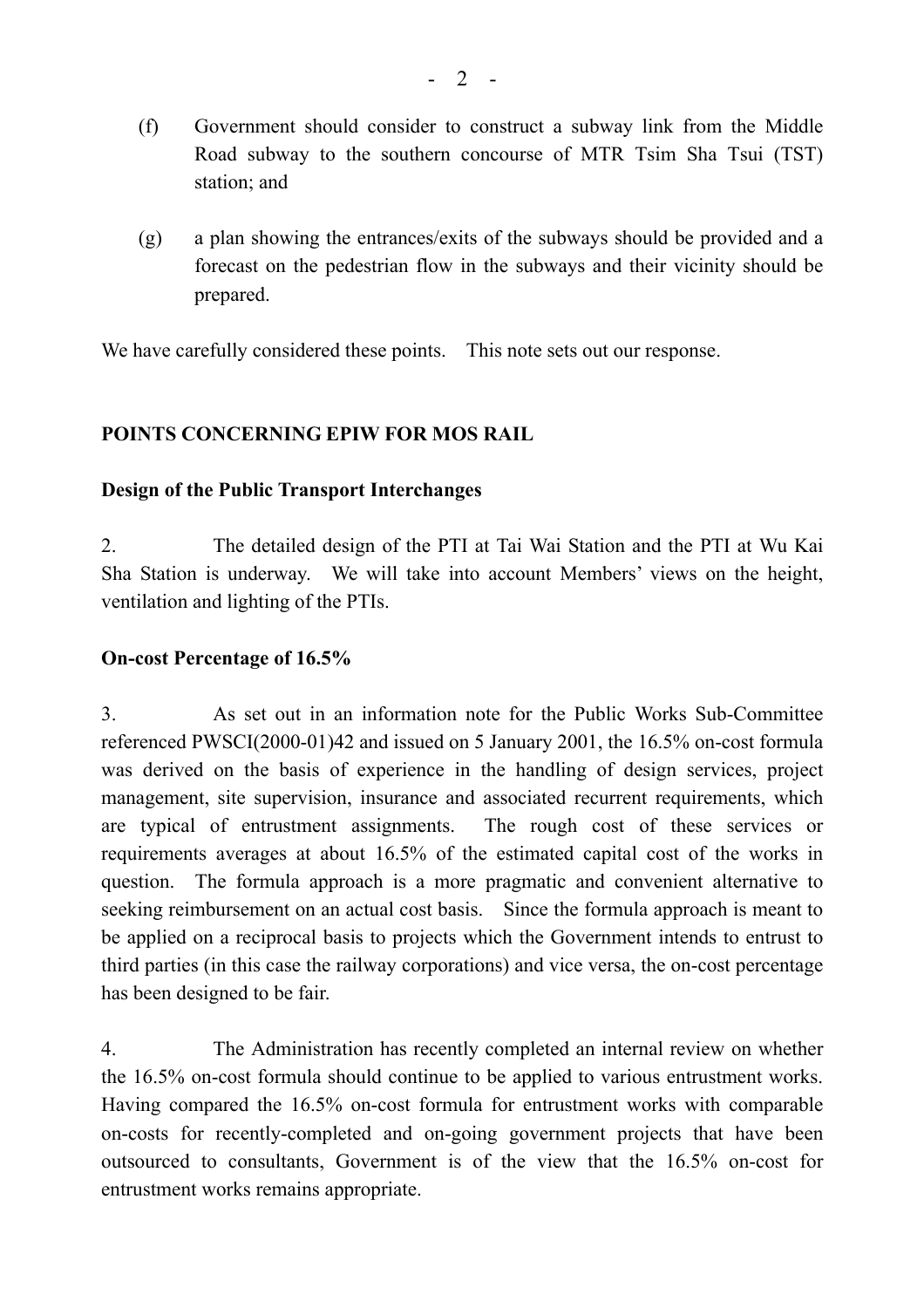# **Measures to mitigate the noise impact arising from the construction works and railway operation**

5. KCRC will implement noise mitigation measures for construction activities throughout the construction period and railway operation in accordance with the relevant Environmental Impact Assessment (EIA) reports approved by the Environmental Protection Department (EPD) and the conditions stipulated in the Environmental Permit issued under the EIA Ordinance. Under the Noise Control Ordinance, the construction and maintenance of a railway are controlled similar to construction activities of other developments or projects, i.e. by means of a Construction Noise Permit. Depending on the type of area, the noise limits range from 45 to 55  $dB(A)$  at night (11 pm to 7 am) and 60 to 70 dB(A) during the evening (7pm to 11 pm) and during daytime and evening of holidays. The noise mitigation measures to be adopted by KCRC for construction activities include the following  $-$ 

- (a) use of low noise level plant and working method;
- (b) use of temporary and movable noise barriers where necessary; and
- (c) reduction in the number of plants operating at the same time in critical areas close to noise sensitive receivers.

6. The MOS Rail will operate under the control of the Noise Control Ordinance (NCO) and the relevant Technical Memorandum. The Technical Memorandum specifies the Acceptable Noise Levels (ANL) which are used as the noise criteria for railway operation. The ANL are dependent on the Area Sensitivity Rating (ASR) defined and the time period of the day. The following table shows the ANL corresponding to the assigned ASRs for the MOS Rail.

| <b>Area Sensitivity Rating</b> | <b>Acceptable Noise Level (ANL), Leg 30 min</b> |                     |  |  |
|--------------------------------|-------------------------------------------------|---------------------|--|--|
| (ASR)                          | $0700 - 2300$ hours                             | $2300 - 0700$ hours |  |  |
| A                              | $60 \text{ dB}(A)$                              | $50 \text{ dB}(A)$  |  |  |
| В                              | $65 \text{ dB}(A)$                              | 55 $dB(A)$          |  |  |
|                                | $70 \text{ dB}(A)$                              | $60 \text{ dB}(A)$  |  |  |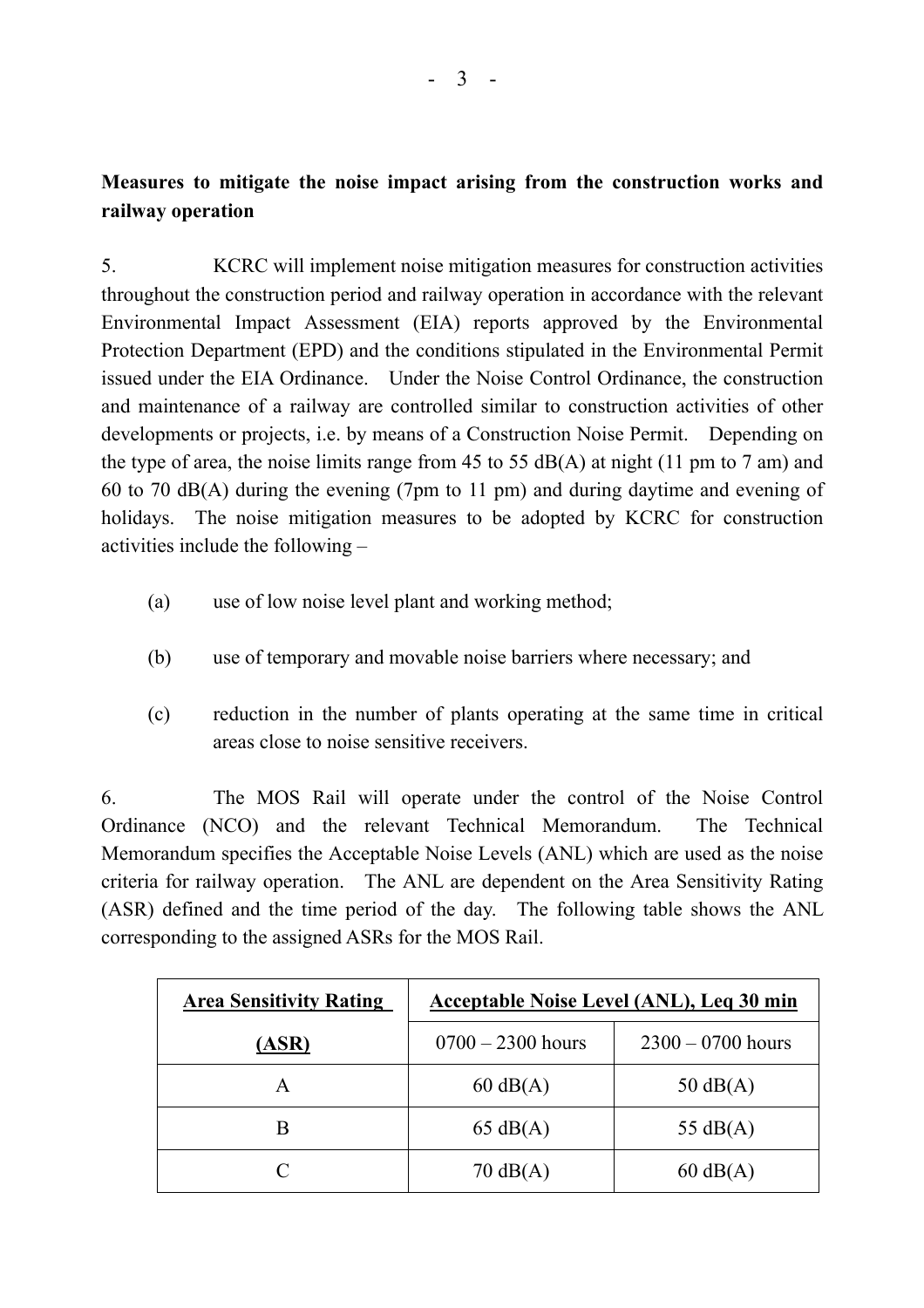The locations of the noise sensitive receivers along the MOS Rail and the predicted operational noise level are summarized in Annexes F1 and Annex G of Volume 2 of the Environmental Impact Assessment (EIA) Report on MOS Rail<sup>1</sup> respectively. The education institutions near City One Station are of ASR C. With mitigation measures the operational noise levels will be 53-54 dB(A).

7. In accordance with the approved EIA report and the Environmental Permit, a series of noise mitigation measures will be implemented to bring the railway operational noise levels to within the required noise criteria. The mitigation measures  $include -$ 

- (a) a specially designed noise abatement system for viaduct sections will be used to trap the noise arising from wheels/rails. The system comprises various noise-screening devises such as vehicle skirts and side panels underneath the side walkways, coupled with noise-absorptive linings and edge walls on the outer side of walkways. For twin viaducts, an additional central noise-screening device will be installed with a capped central wall, thereby further reducing airborne noise levels;
- (b) noise barriers and enclosures will be used on certain sections of the alignment. Floating slab track (i.e. track mounted on a soft baseplate upon a floating mini slab) will be installed to reduce vibration and re-radiated noise; and
- (c) noise from the Tai Wai Depot will be controlled using enclosure and the plant involved will be limited by maximum sound power levels defined by the EIA Report for MOS Rail.

8. Various measures will be put in place to ensure compliance with the Environmental Permit. KCRC has appointed an Independent Environmental Checker to provide an independent check on the environmental performance of construction works and to oversee the entire environmental protection process. To monitor the operational performance, KCRC is required by EPD under the Environmental Permit for MOS Rail to submit documents on the environmental performance of the railway. In case there are noise exceedances, KCRC will carry out remedial actions in accordance

 1 Two copies of the EIA report respectively on MOS Rail and TST Extension have been deposited at the LegCo Secretariat.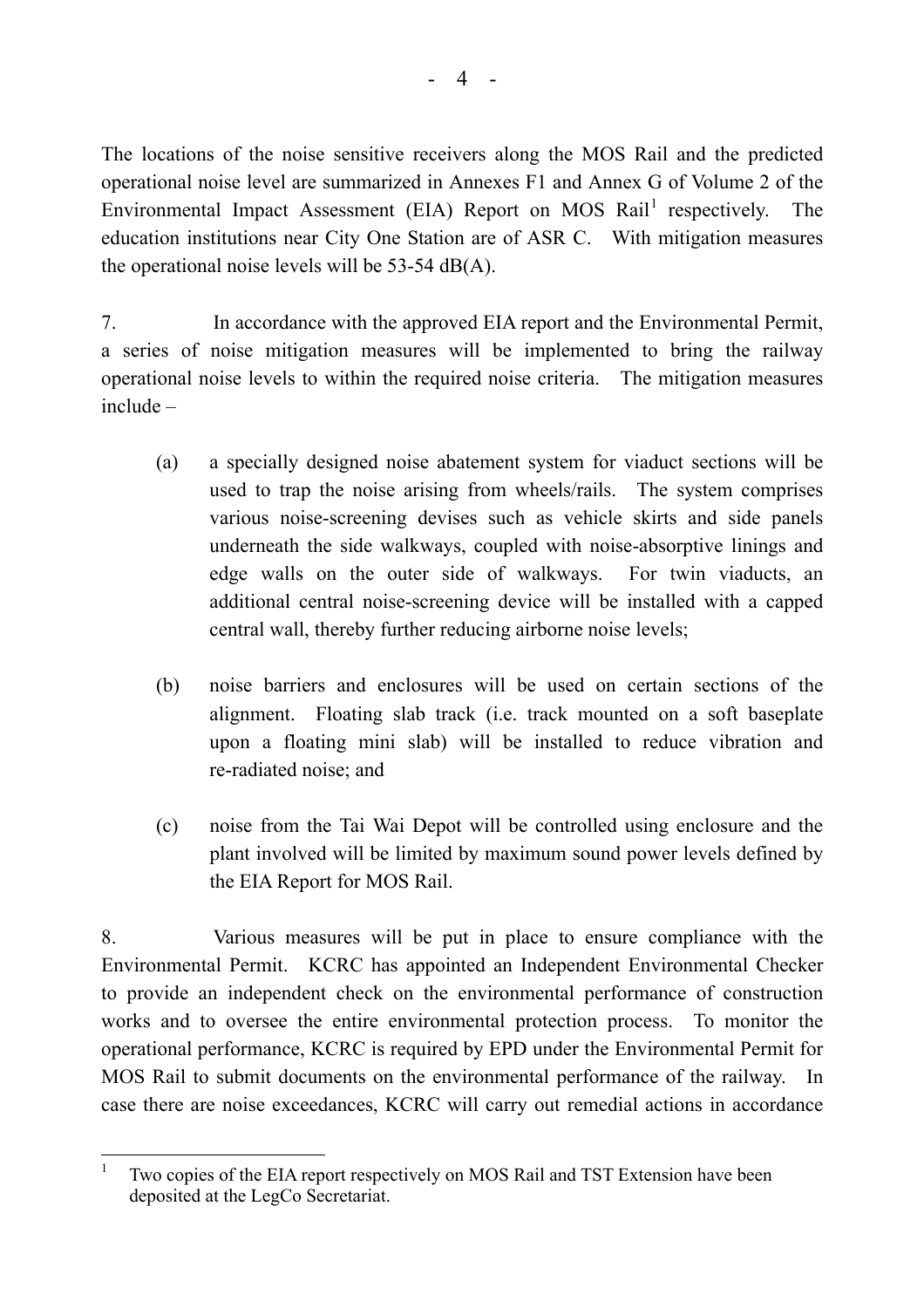with the requirements in the Environmental Permit. KCRC may also be required under the Noise Control Ordinance to abate the exceedances such as a check of the plant and equipment for operating the railway to identify any associations with the exceedance for rectification, reduction of train speed and increase the height of noise barriers. The penalties for breach of the Environmental Permit are provided under section 26 of the EIA Ordinance which stipulates that the person concerned is liable to -

- (a) on a first conviction on indictment to a fine of \$2 million and to imprisonment for six months;
- (b) on a second or subsequent conviction on indictment to a fine of \$5 million and to imprisonment for two years;
- (c) on a first summary conviction to a fine at level 6 and to imprisonment for 6 months;
- (d) on a second or subsequent summary conviction to a fine of \$1 million and to imprisonment for one year; and
- (e) in any case where the offence is of a continuing nature, the court or magistrate may impose a fine of \$10,000 for each day on which he is satisfied the offence continued.

### **POINTS CONCERNING EPIW FOR TST EXTENSION**

# **Feasibility of installing a pair of travelators along the Middle Road Subway and the Interchange Subway**

9. The width of the subways is determined by existing building lines, street geometry and the premise that, where possible, construction operation is kept within the carriageway. Extending the construction works to pavement will necessitate diversion of utility services located thereunder, and more importantly obstruct the frontages of buildings and frustrate fire escape routes. The relationship between the buildings, carriageways and three main sections of the subways are indicated on the sketches at **Annex A**.

10. According to the pedestrian flow forecast (details at paragraph 13), during the morning peak the pedestrian flow in the Interchange Subway will be going mainly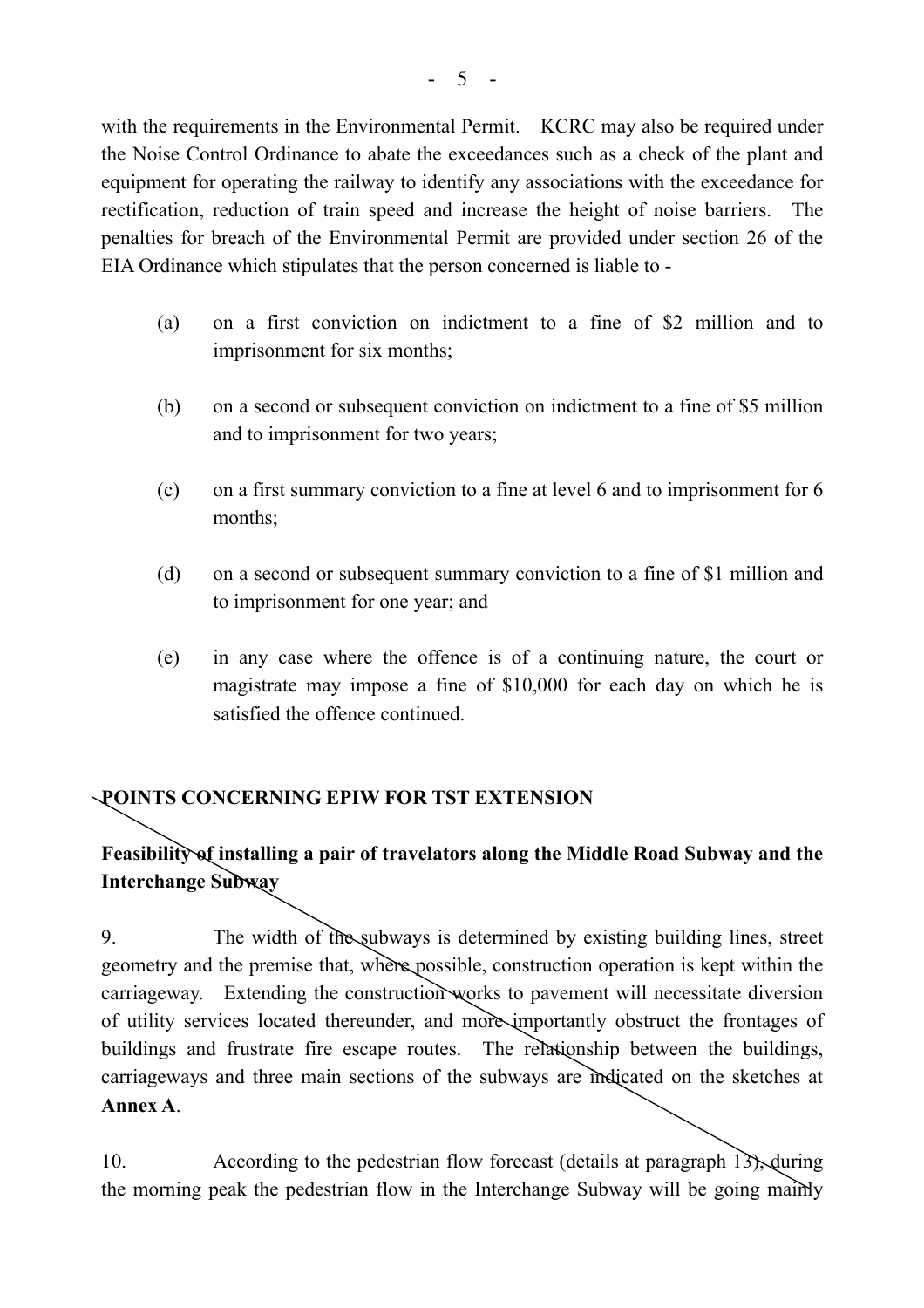from the KCR station to the MTR station. If a pair of bi-directional travelators is installed in the Mody Road subway, the usage of the two travelators will be uneven. More importantly, even if the walkway left behind is controlled to allow uni-directional flow to the MTR station, the total capacity of this walkway and a travelator will not be able to cope with the forecast morning peak flow westbound to the MTR station, and may thus lead to safety problems. The relevant technical assessment is at **Annex B**. The case in the Blenheim Avenue will be worse still as its internal subway width is less than that of the Mody Road section. The Middle Road Subway is further constrained by the existence of a large box culvert and the MTR tunnel under Nathan Road. The subway structure has to fit into the limited space between the underside of the culvert and at the same time keep the minimal clearance distance over the MTR tunnel. In doing so, ventilation and other equipment normally located above subway ceiling have to be accommodated at the sides of the subway which in turn will further reduce the width of the subway.

# **Services and facilities to facilitate the use of subways by the disabled**

11. We recognize the importance of providing adequate facilities for the disabled to use the subways. Lifts at the junction of Mody Road and Hanoi Road and at the entrance in Centennial Garden will be installed to facilitate access to the subways. The lifts at the railway stations may also be used to access the subways as all the subways and stations connected are purposely designed at the same level. The subways and lifts will be installed with "Help Phones" through which KCRC staff can be contacted in case of need.

### **Subway link between the Middle Road Subway and MTR TST Station**

12. We are considering the further expansion of the subway network in the Tsim Sha Tsui area. The Nathan Road subway link as suggested by Members is one of the schemes being considered. The relevant technical assessment is underway and will be completed by mid-2001. Whilst we need to take time to go through the planning and design processes, the planned modification works at MTR TST station will not exclude the possibility of pursuing the Nathan Road subway link proposal.

### **Forecast of the Pedestrian Flow in the Subways**

13. The relevant drawings showing the locations of the entrances/exits of the subways and the forecast pedestrian flow are at **Annex C**. A table showing the forecast of the hourly flow of both rail and non-rail users is as follows -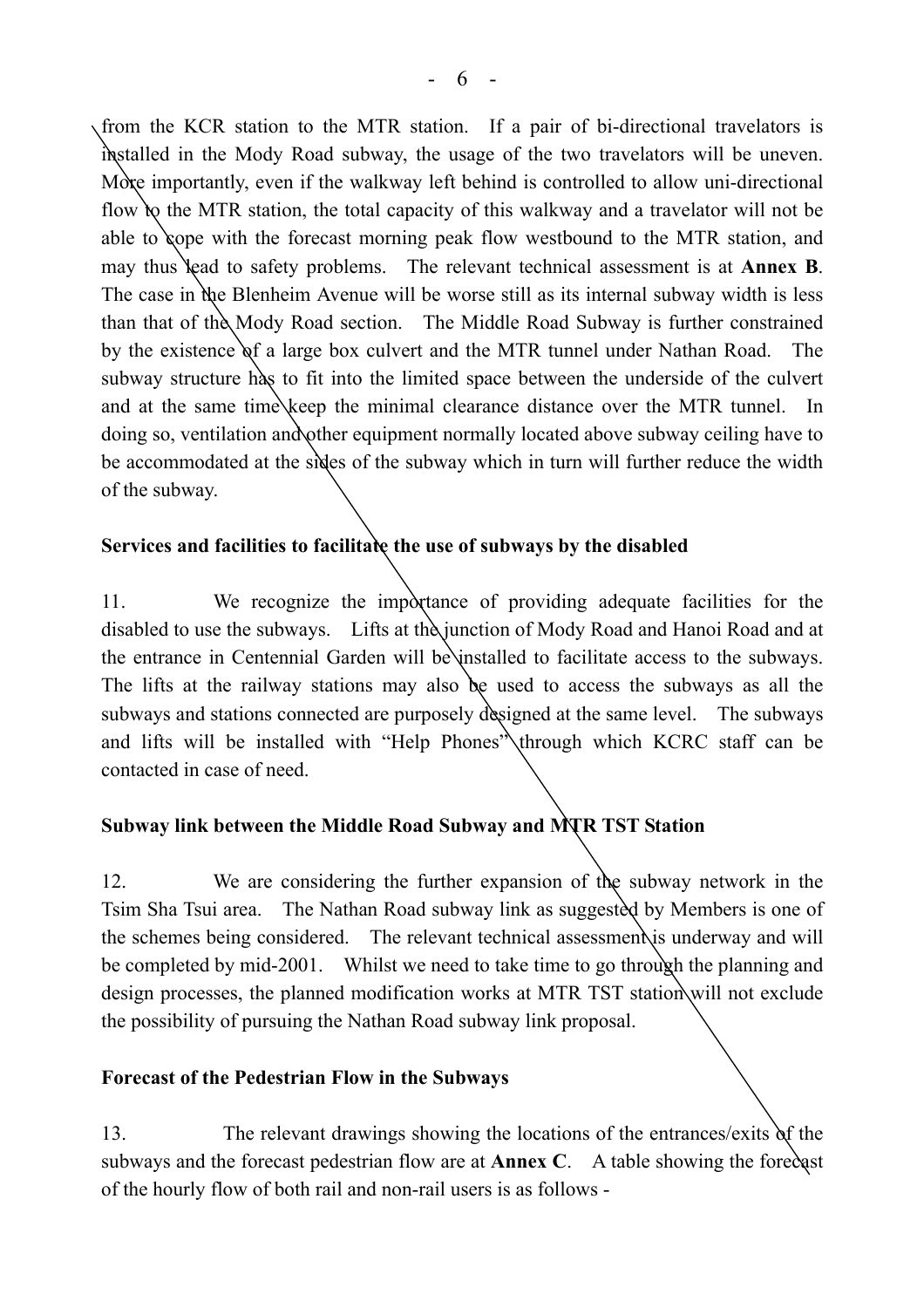| <b>Subway</b>   | <b>Year 2004</b> |                       |       | <b>Year 2011</b> |          |              |        |                    |
|-----------------|------------------|-----------------------|-------|------------------|----------|--------------|--------|--------------------|
|                 |                  | <b>AM Peak</b>        |       | PM Peak          |          | AM Peak      |        | PM Peak            |
| <b>Mody</b>     | 14,300           | (westbound)           | 9,300 | (westbound)      | 15,300   | (westbound)  | 10,900 | (westbound)        |
| Road            | 4,900            | $(eastbound) \ 7,000$ |       | (eastbound)      | 5,000    | (eastbound)  | 7,400  | (eastbound)        |
|                 |                  |                       |       |                  |          |              |        |                    |
| <b>Blenheim</b> | 11,600           | $(northbound)$ 7,700  |       | (northbound)     | 13,700   | (northbound) | 9,900  | (northbound)       |
| <b>Avenue</b>   | 1.900            | $(southbound)$ 4,900  |       | (southbound)     | $-3,400$ | (southbound) |        | 5,000 (southbound) |
|                 |                  |                       |       |                  |          |              |        |                    |
| <b>Middle</b>   | 4,200            | (westbound) $3,200$   |       | (westbound)      | 7,100    | (westbound)  | 4,300  | (westbound)        |
| Road            | 2,800            | $(eastbound)$ 4,100   |       | (eastbound)      | 3,500    | (eastbound)  | 5,300  | (eastbound)        |
|                 |                  |                       |       |                  |          |              |        |                    |

### **OTHER POINTS**

14. Members also made comments on the MOS Rail and TST Extension projects at the meeting on 4 January 2001. The main points are  $-\frac{1}{2}$ 

- (a) a copy of the EIA report and feasibility study reports on the MOS Rail and TST Extension should be provided<sup>2</sup>;
- (b) KCRC should consider reviewing the monitoring mechanism for construction works for MOS Rail and TST Extension and forming an independent panel to assess claims for compensation; and
- (c) KCRC should provide a forecast on the loading of East Rail during morning peak hours and take measures to ensure that passengers at the Tai Wai station would normally be able to board on the first train arriving at the platform before the commissioning of the Shatin to Central Link.

The response from KCRC is set out below.

### **Monitoring mechanism for construction works**

15. KCRC has set up an East Rail Extensions (ERE) Division which is a dedicated team of some 400 professional engineers, functional specialists and supporting staff. The design and supervision of ERE construction contracts is also supported by

 $\frac{1}{2}$  Two copies of the relevant EIA reports and feasibility study reports have been deposited at the LegCo Secretariat.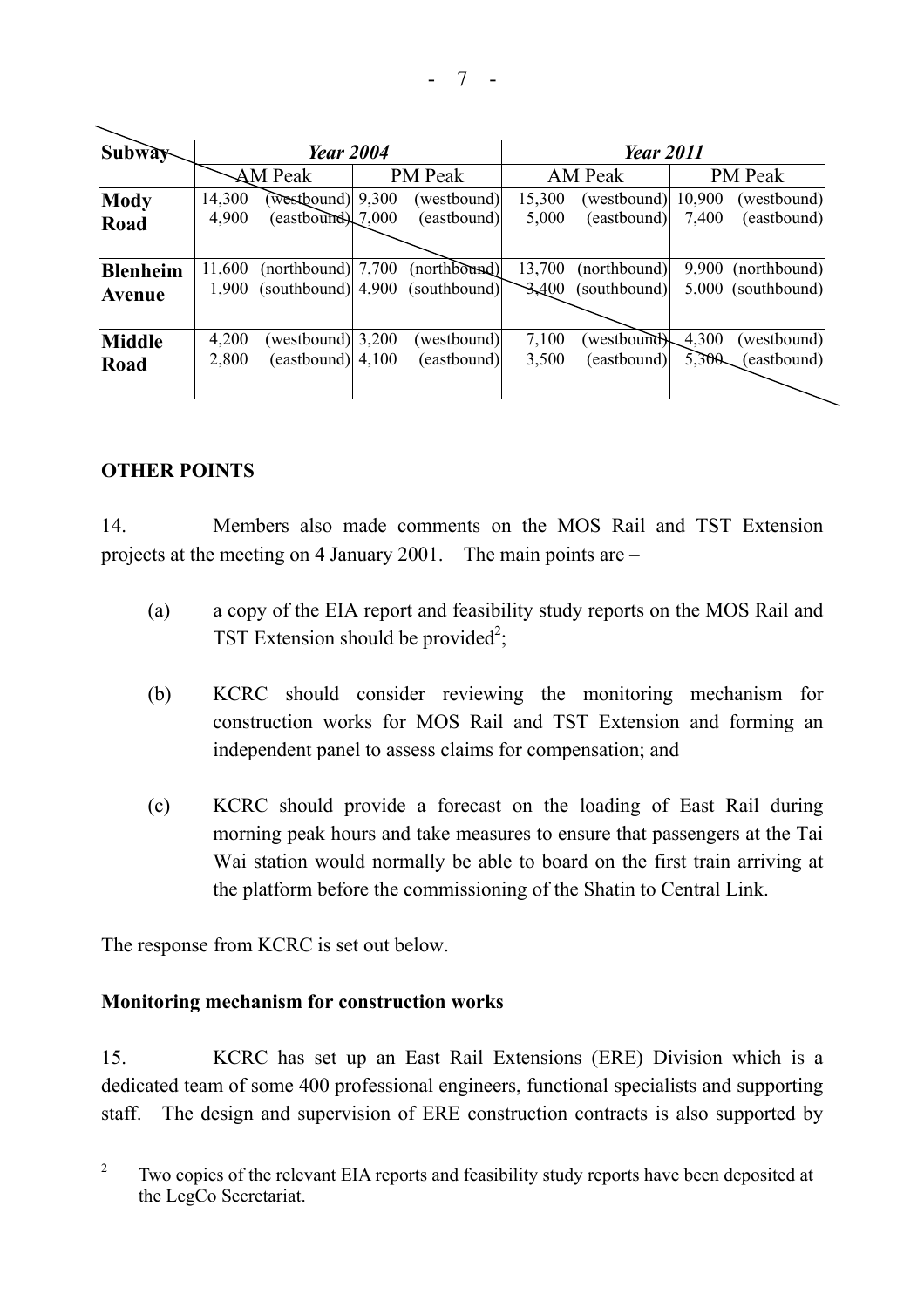appointed consultants. There will be intensive construction supervision with ultimate responsibility on KCRC to deliver the railway on time, in a safe manner, with minimum disturbance to the public and compliance with all statutory requirements. The construction supervision will be provided by resident site staff and KCRC's project management staff.

16. KCRC will continue to consult the relevant District Councils and the local communities on the railway projects throughout the construction stage. In addition, community liaison groups and community liaison offices will be set up by KCRC to provide a direct and effective channel of communication between KCRC, the local communities and the relevant government departments, and at the same time ensure speedy response to public views.

17. KCRC and its contractors have put in place mechanisms to handle claims for compensation. Pre-construction condition surveys of the existing buildings, structures and slopes adjacent to the sites are being carried out by both KCRC and its contractors. The conditions of these structures will be continuously monitored using strategically placed instruments throughout the construction period. The Corporation is committed to expediting both the investigation into the cause and effect of construction-related incidents and the payment of compensation. It will continue to work closely with its contractors and independent loss adjustors to bring about speedy response to claims. KCRC is aware of Members' concern regarding the timely settlement of construction-related claims and is considering any need to set up an independent body on this matter.

### **Forecast on passenger demand and train service of the East Rail**

18. Using the latest population data, KCRC has estimated the average weekday patronage figures for the East Rail and the MOS Rail for the years 2004, 2006 and 2011, which are shown below -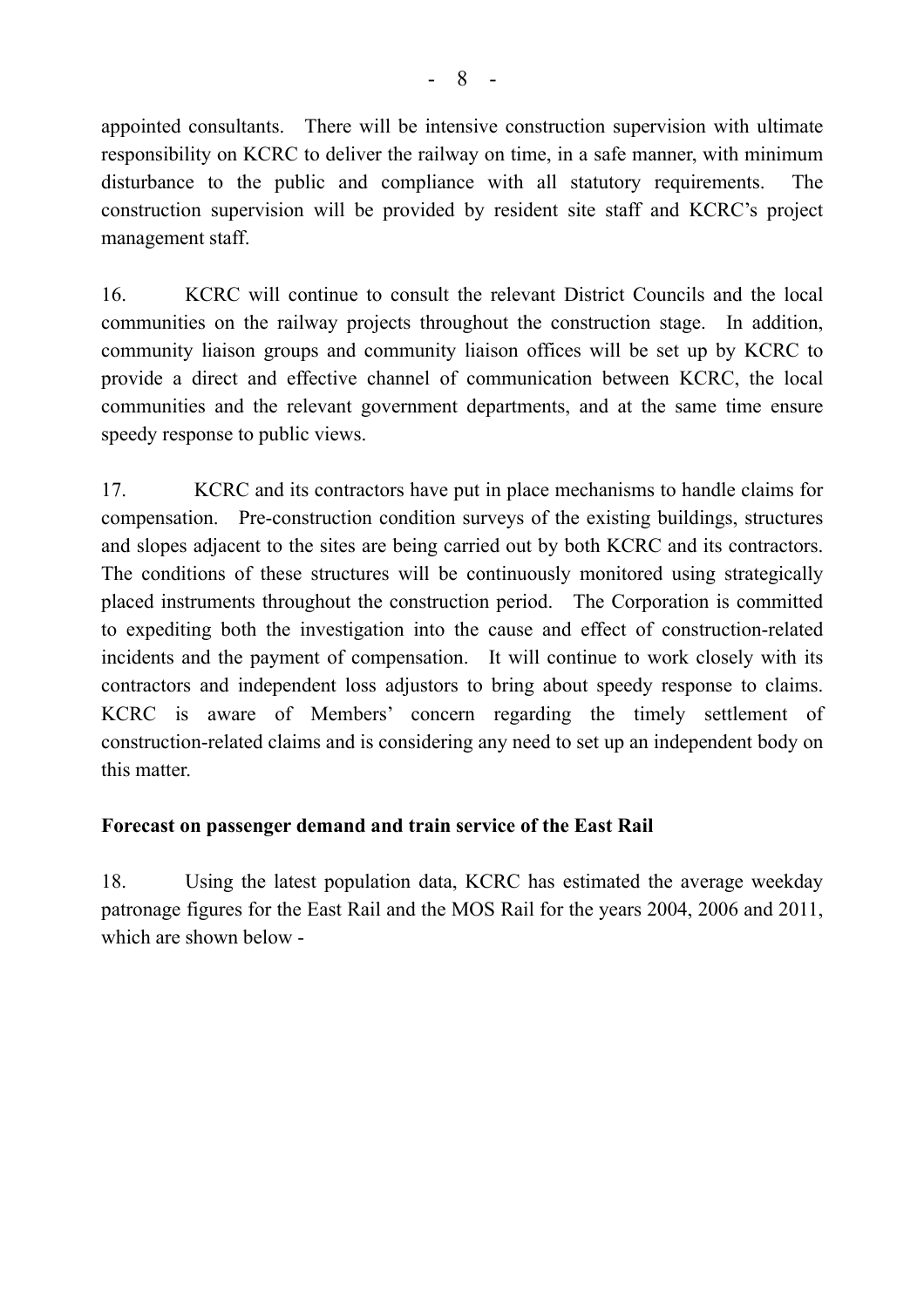| <u>Year</u> | <b>East Rail</b> | <b>MOS Rail</b> |
|-------------|------------------|-----------------|
| 2004        | 1,032,000        | 264,000         |
| 2006        | 1,082,000        | 284,000         |
| 2011        | 1,232,000        | 295,000         |

19. Comparing with the 1999 average weekday patronage of 748,000, the East Rail is forecast to have an additional patronage of 284,000, 334,000 and 484,000 in the years 2004, 2006 and 2011 respectively. On the section between the Tai Wai and Kowloon Tong stations, the forecast southbound passenger flows during the morning peak hours for the years 2004, 2006 and 2011 are shown in the table below -

| <u>Year</u> | No. of passengers for the Tai Wai - Kowloon Tong section |
|-------------|----------------------------------------------------------|
| 2004        | 60,000                                                   |
| 2006        | 69,000                                                   |
| 2011        | 78,000                                                   |

20. With signal system upgrading and train car refurbishment, the capacity of the East Rail has been increased by more than 35%. The above forecast peak hourly flows are within the capacity of the East Rail of 90,000 passengers per hour per direction. KCRC is implementing a project to further increase the capacity of the East Rail vis-à-vis advancement of signalling technology. KCRC will also expand and modify the Tai Wai station to facilitate MOS Rail passengers to board on the first train arriving at the Tai Wai station during the morning peak period. The patronage growth of the East Rail will be closely monitored as part of the on-going planning process for railway development.

**Transport Bureau 13 January 2001**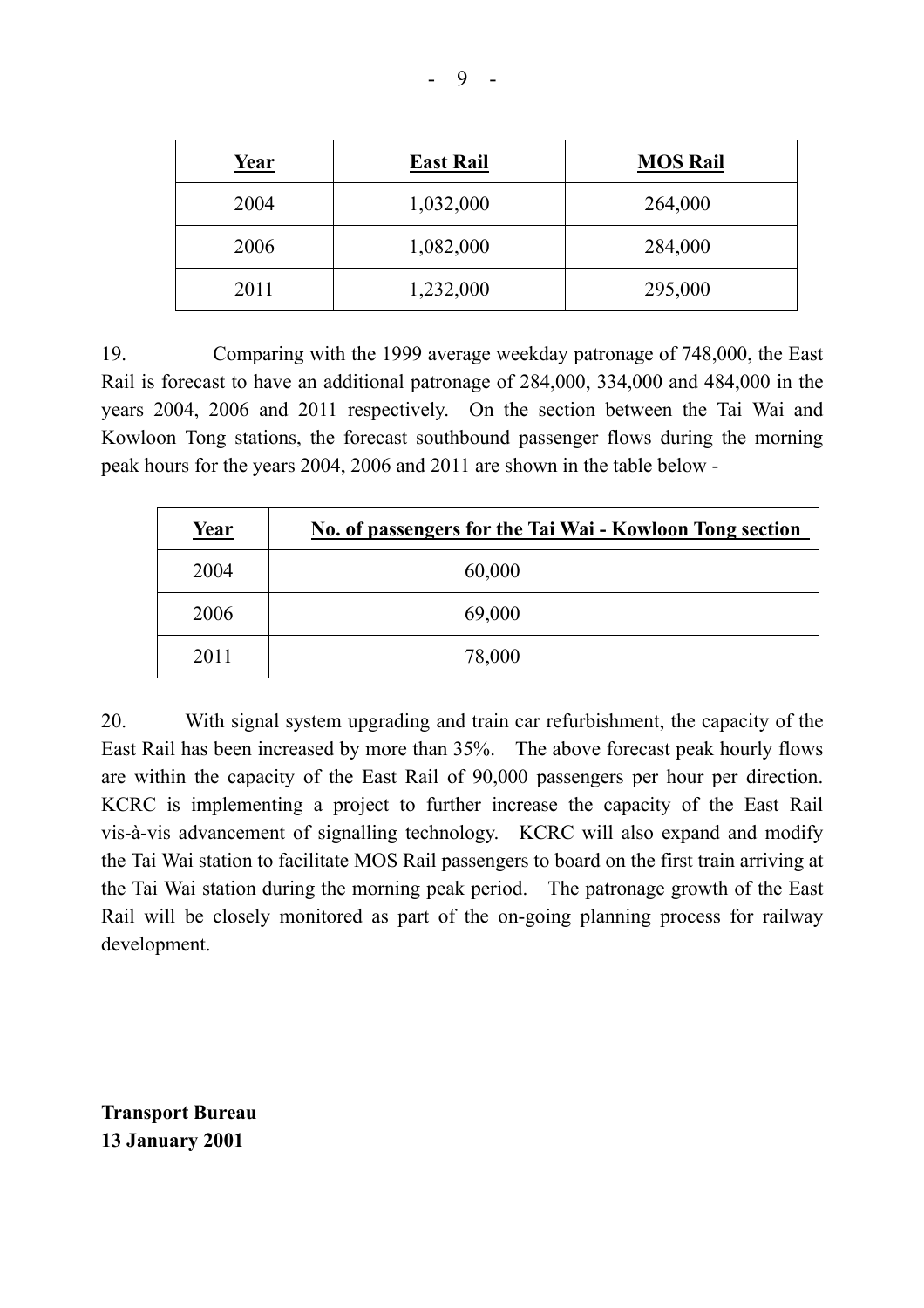# **Legislative Council Panel on Transport Subcommittee on matters relating to railways**

# **Better co-ordination of Public Transport Services arising from the Commissioning of Ma On Shan Rail**

# **Supplementary Information**

 At the meeting of the Subcommittee on matters relating to railways on 29 June 2004, the Administration was requested to provide supplementary information on the comparison of the services provided by Ma On Shan Rail ("MOSR") and franchised buses in terms of their transport performance and convenience for the passengers.

2. A comparison of the journey time and number of interchanges involved in taking MOSR and franchised buses from Ma On Shan to different destinations is provided in the table below for Members' information. The table shows that although passengers travelling on MOSR to those destinations would require interchange with East Rail or Mass Transit Railway ("MTR") (one interchange in most cases), the travelling time is much shorter than taking franchised buses.

| From<br>Ma<br>On <sub>l</sub><br>Shan to |                                    | <b>MOSR</b> to interchange<br>with East Rail / MTR |                               | <b>Franchised Bus</b>         |
|------------------------------------------|------------------------------------|----------------------------------------------------|-------------------------------|-------------------------------|
|                                          | <b>Estimated</b><br><b>Journey</b> | No. of<br>interchanges                             | <b>Journey</b><br><b>Time</b> | N <sub>0</sub><br>interchange |
|                                          | Time (mins.)                       |                                                    | (mins.)                       | is required                   |
| Kowloon Tong                             | 20                                 |                                                    | $38 - 48$                     |                               |
| Mong Kok                                 | 22                                 |                                                    | 53                            |                               |
| Hung Hom                                 | 27                                 |                                                    | $73 - 79$                     |                               |
| Tsim Sha Tsui                            | 28                                 |                                                    | 68                            |                               |
| Central                                  | 42                                 | $\mathfrak{D}$                                     | $50* - 70$                    |                               |

*\* The journey time refers to that of express services by Routes 681, 681P and 680X.* 

Environment, Transport and Works Bureau August 2004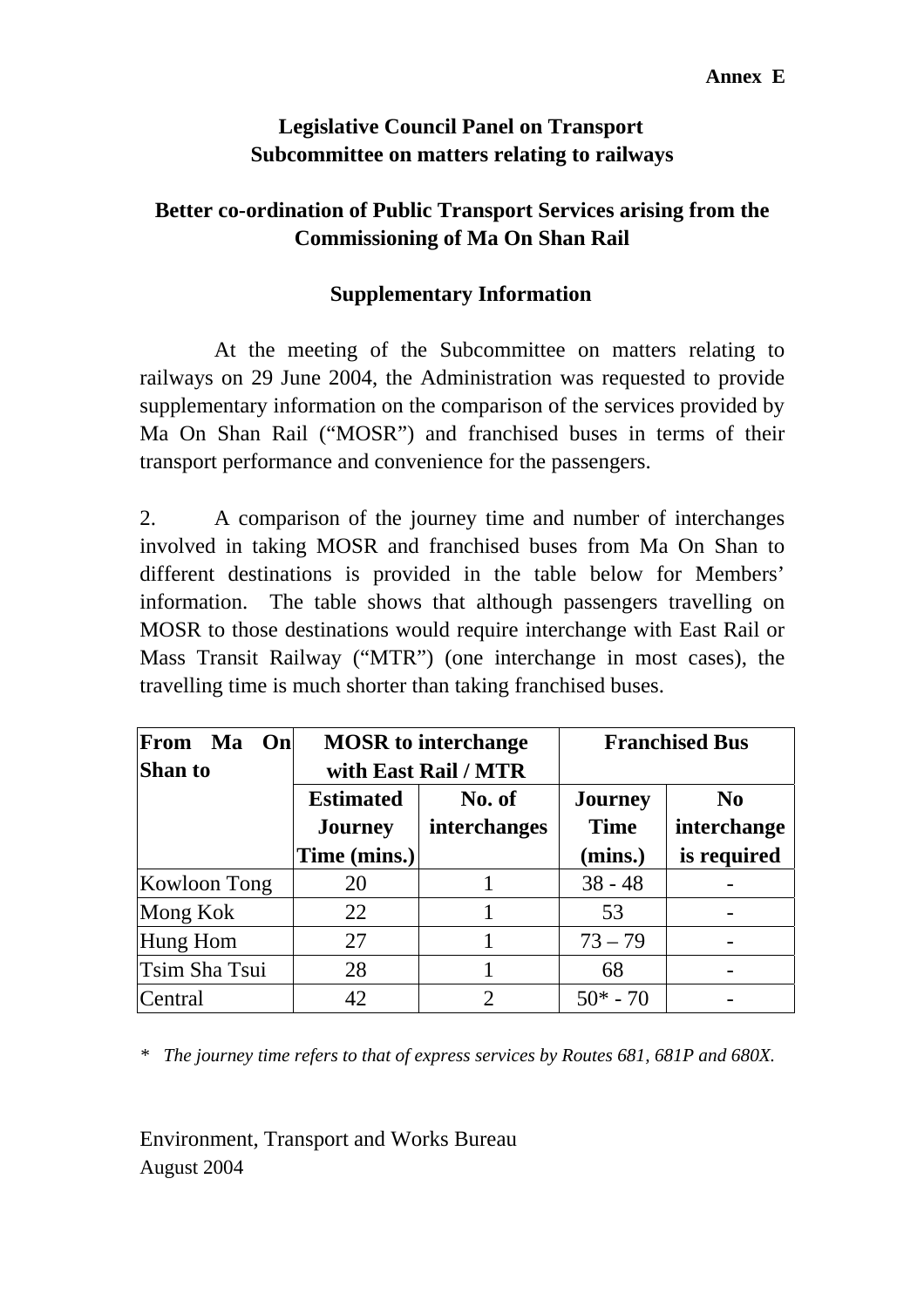#### **Ma On Shan Rail Link**

# **List of relevant papers**

| Council/Committee                | Date of meeting | Paper                                                                                                                                                                                                                                                                                                                                                                                                                                                                   |
|----------------------------------|-----------------|-------------------------------------------------------------------------------------------------------------------------------------------------------------------------------------------------------------------------------------------------------------------------------------------------------------------------------------------------------------------------------------------------------------------------------------------------------------------------|
| <b>Transport Panel</b><br>(TP)   | 23 Oct 1998     | Kowloon-Canton Railway Corporation (KCRC)'s proposal to implement the Ma On Shan to Tai Wai<br>Rail Link (MOSR) and KCR Extension to Tsim Sha Tsui (TSTE) (LC Paper No.<br>$CB(1)339/98-99(03))$<br>http://www.legco.gov.hk/yr98-99/english/panels/tp/papers/tp2310_4.htm<br>MOSR and other transport services — Comparison of fares and travelling time (LC Paper No.<br>$\vert$ CB(1)470/98-99)<br>http://www.legco.gov.hk/yr98-99/english/panels/tp/papers/p470e.pdf |
| <b>TP</b>                        | 25 Jun 1999     | Financing of MOSR and TSTE (LC Paper No. $CB(1)1612/98-99(01)$ )<br>http://www.legco.gov.hk/yr98-99/english/panels/tp/papers/tp2506_6.htm<br>Supplementary information requested by members at the meeting (LC Paper No. CB(1)1648/98-99)<br>http://www.legco.gov.hk/yr98-99/english/panels/tp/papers/p1648e1.pdf                                                                                                                                                       |
| <b>Finance Committee</b><br>(FC) | 2 July 1999     | Funding proposal for MOSR and TSTE (FCR(1999-2000)30)<br>http://www.legco.gov.hk/yr98-99/english/fc/fc/papers/fc020730.htm                                                                                                                                                                                                                                                                                                                                              |
| <b>TP</b>                        | 29 Mar 2000     | Executive Summary of the Environment Impact Assessment Report of MOSR (LC Paper No.<br>$ CB(1)1071/99-00 $                                                                                                                                                                                                                                                                                                                                                              |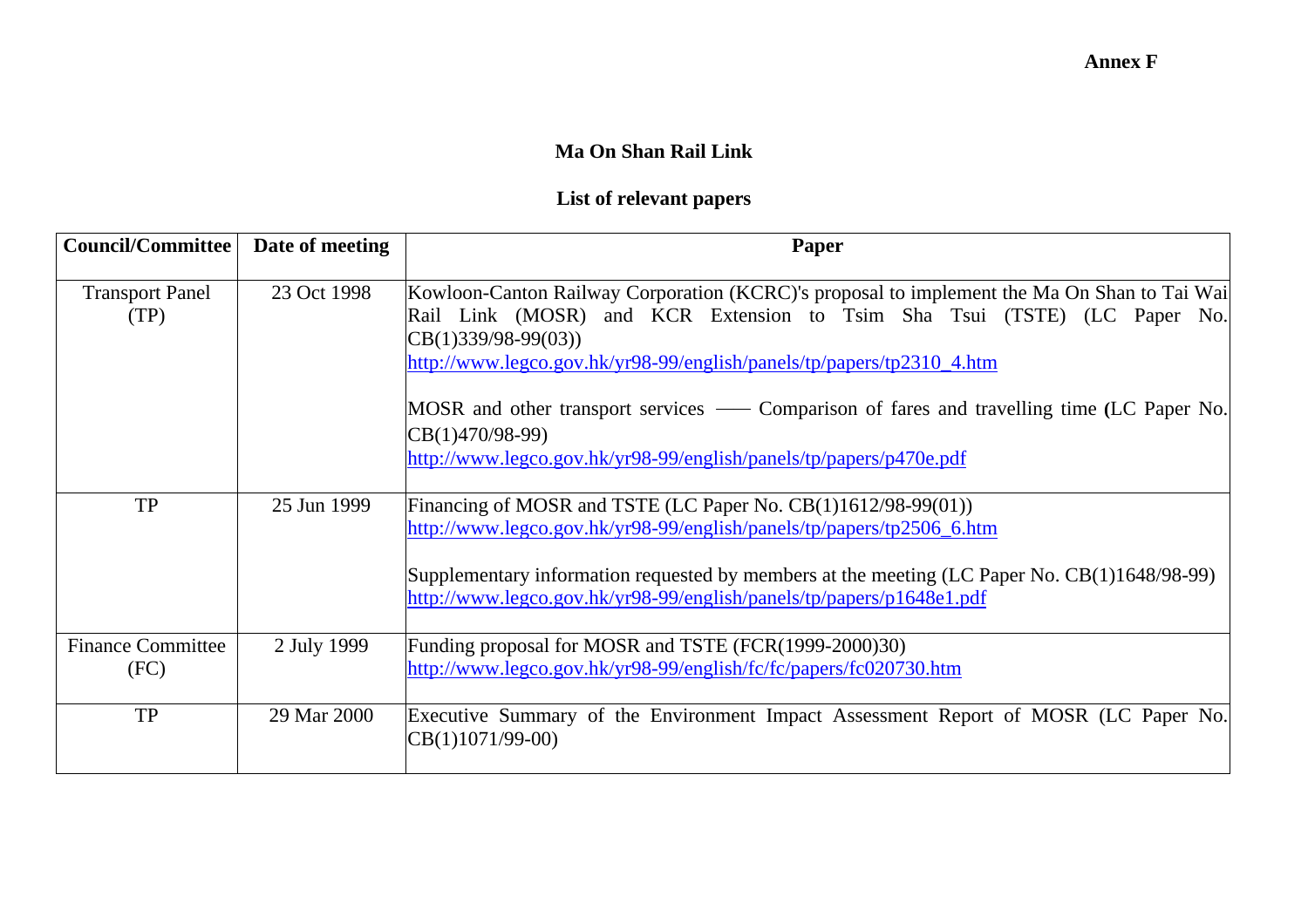|                                                                        |             | Financial Study Report of MOSR and TSTE (LC Paper No. CB(1)1255/99-00(02))<br>Progress update on MOSR and TSTE (LC Paper No. CB(1)1234/99-00(03))<br>http://www.legco.gov.hk/yr99-00/english/panels/tp/papers/a1234e03.pdf                                                                                                                                        |
|------------------------------------------------------------------------|-------------|-------------------------------------------------------------------------------------------------------------------------------------------------------------------------------------------------------------------------------------------------------------------------------------------------------------------------------------------------------------------|
| <b>TP</b>                                                              | 28 Apr 2000 | Implementation of MOSR and TSTE — supplementary information requested by members at the<br>meeting on 29 March 2000 (LC Paper No. CB(1)1435/99-00(03))<br>http://www.legco.gov.hk/yr99-00/english/panels/tp/papers/a1435e03.pdf                                                                                                                                   |
| FC                                                                     | 26 May 2000 | Funding proposal for MOSR and TSTE (FCR(2000-01)15)<br>http://www.legco.gov.hk/yr99-00/english/fc/fc/papers/f00-15e.pdf                                                                                                                                                                                                                                           |
| Subcommittee on<br>matters relating to<br>railways<br>(SC on Railways) | 4 Jan 2001  | MOSR and TSTE — Essential Public Infrastructure Works (EPIW) (LC Paper No.<br>$ CB(1)304/00-01\rangle$<br>http://www.legco.gov.hk/yr00-01/english/panels/tp/tp_rdp/papers/a304e01.pdf<br>Supplementary information requested by members at the meeting (LC Paper No. CB(1)467/00-01)<br>http://www.legco.gov.hk/yr00-01/english/panels/tp/tp_rdp/papers/a467e.pdf |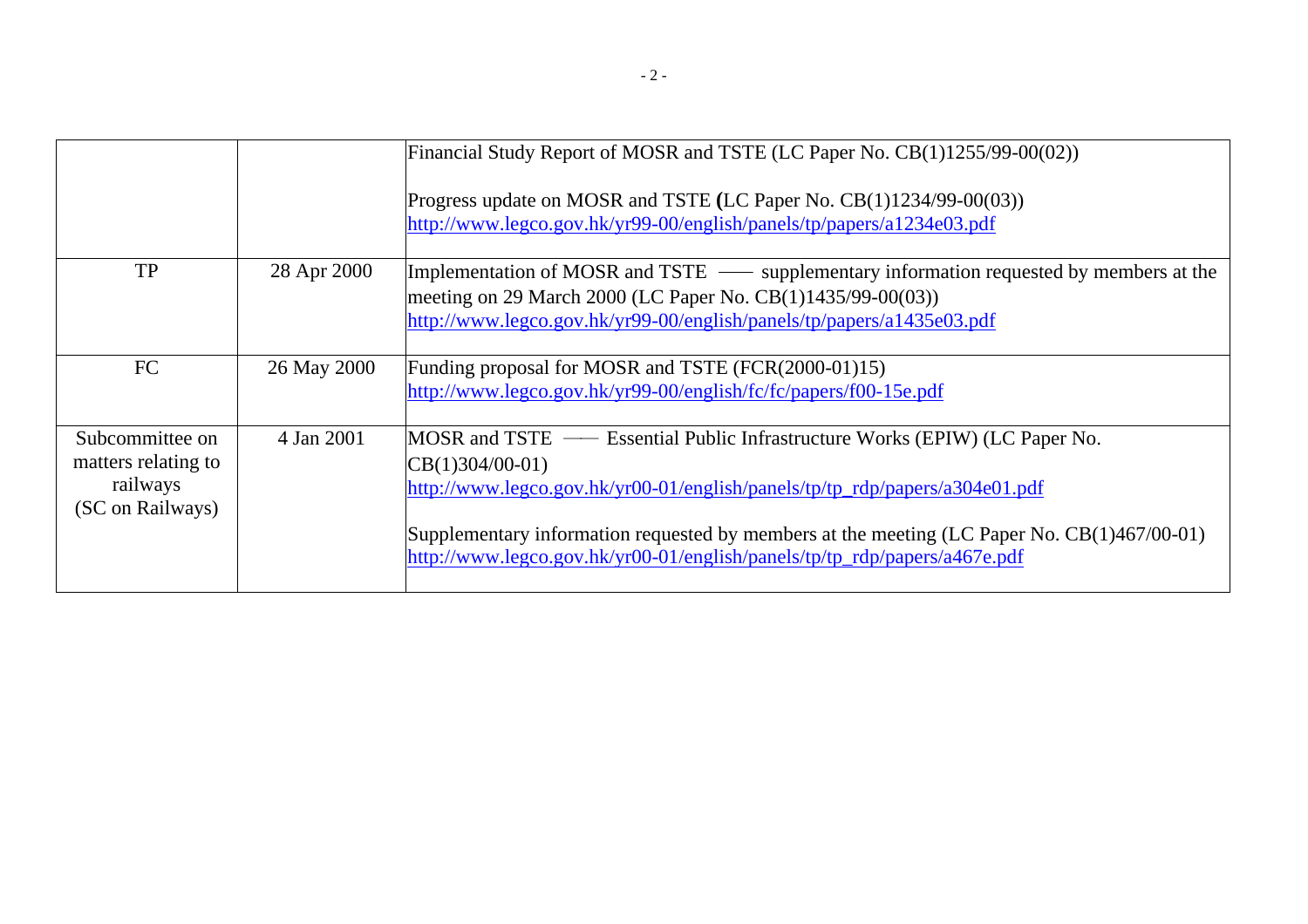| <b>Public Works</b><br>Subcommittee<br>(PWSC) | 14 Feb 2001 | Funding proposal for the construction of EPIW at Tai Wai Station, Che Kung Temple Station, City<br>One Station, Tai Shui Hang Station and Heng On Station along MOSR (PWSC(2000-01)86)<br>http://www.legco.gov.hk/yr00-01/english/fc/pwsc/papers/pw00-86e.pdf<br>Funding proposal for the construction of EPIW for the East Tsim Sha Tsui Station<br>$(PWSC(2000-01)87)$<br>http://www.legco.gov.hk/yr00-01/english/fc/pwsc/papers/pw00-87e.pdf |
|-----------------------------------------------|-------------|-------------------------------------------------------------------------------------------------------------------------------------------------------------------------------------------------------------------------------------------------------------------------------------------------------------------------------------------------------------------------------------------------------------------------------------------------|
| FC                                            | 9 Mar 2002  | Recommendations of the PWSC made at its meeting on 14 February 2001 regarding the construction<br>of EPIW at Tai Wai Station, Che Kung Temple Station, City One Station, Tai Shui Hang Station and<br>Heng On Station along MOSR (FCR(2000-01)80)<br>http://www.legco.gov.hk/yr00-01/english/fc/fc/papers/f00-80e.pdf                                                                                                                           |
| <b>PWSC</b>                                   | 8 May 2002  | Funding proposal for the design and construction of two public transport interchanges at Tai Wai<br>Station and Wu Kai Sha Station of MOSR (PWSC(2002-03)18)<br>http://www.legco.gov.hk/yr01-02/english/fc/pwsc/papers/p02-18e.pdf<br>Supplementary information requested by members at the meeting (PWSCI(2002-03)21)<br>http://www.legco.gov.hk/yr01-02/english/fc/pwsc/papers/pwsci0508cb1-21-e.pdf                                          |
| <b>FC</b>                                     | 24 May 2002 | Recommendations of the PWSC made at its meeting on 8 May 2002 regarding the design and<br>construction of two public transport interchanges at Tai Wai Station and Wu Kai Sha Station of<br>MOSR (FCR(2002-03)15)<br>http://www.legco.gov.hk/yr01-02/english/fc/fc/papers/f02-15e.pdf                                                                                                                                                           |